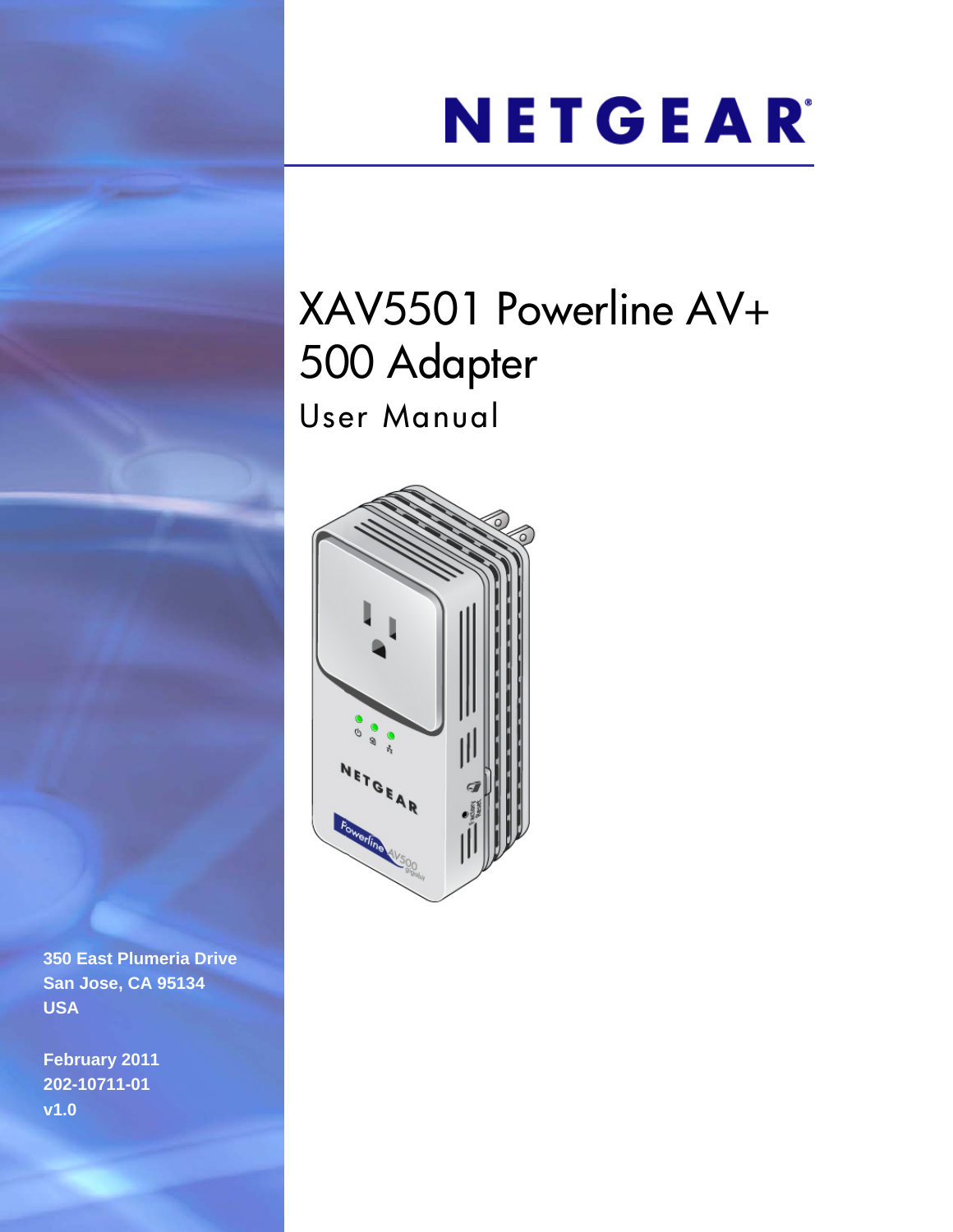©2011 NETGEAR, Inc. All rights reserved.

No part of this publication may be reproduced, transmitted, transcribed, stored in a retrieval system, or translated into any language in any form or by any means without the written permission of NETGEAR, Inc.

## <span id="page-1-0"></span>**Technical Support**

Thank you for choosing NETGEAR. To register your product, get the latest product updates, or get support online, visit us at *http://support.netgear.com*.

Phone (US & Canada only): 1-888-NETGEAR

Phone (Other Countries): Check the list of phone numbers at *http://support.netgear.com/app/answers/detail/a\_id/984*.

### <span id="page-1-1"></span>**Trademarks**

NETGEAR, the NETGEAR logo, ReadyNAS, ProSafe, Smart Wizard, Auto Uplink, X-RAID2, and NeoTV are trademarks or registered trademarks of NETGEAR, Inc. Microsoft, Windows, Windows NT, and Vista are registered trademarks of Microsoft Corporation. Other brand and product names are registered trademarks or trademarks of their respective holders.

### **Statement of Conditions**

To improve internal design, operational function, and/or reliability, NETGEAR reserves the right to make changes to the products described in this document without notice. NETGEAR does not assume any liability that may occur due to the use, or application of, the product(s) or circuit layout(s) described herein.

## **Revision History**

| <b>Publication Part Number</b> | <b>Version</b> | <b>Publish Date</b> | <b>Comments</b>   |
|--------------------------------|----------------|---------------------|-------------------|
| 202-10711-01                   | v1.0           | ' February 2011     | First publication |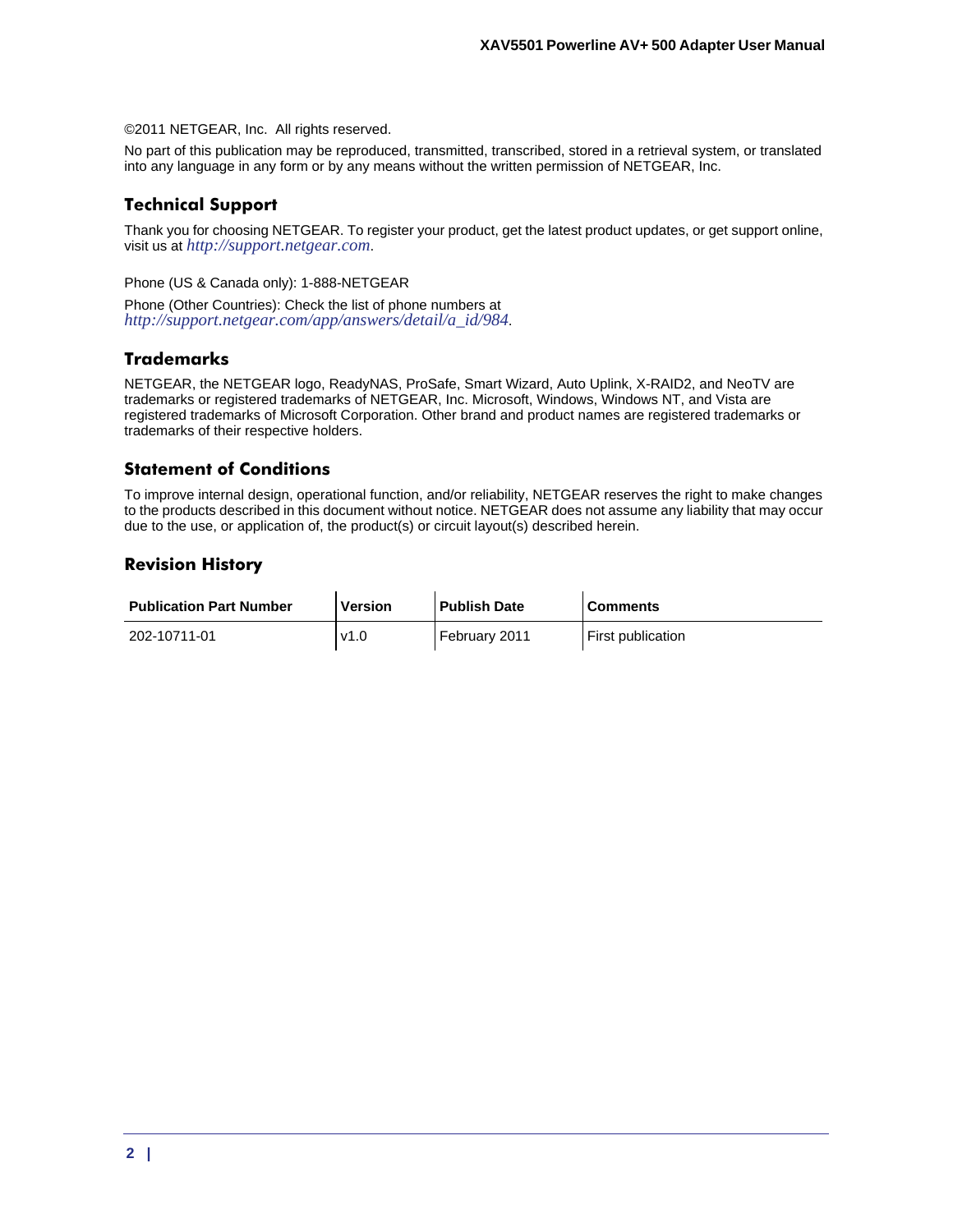# **Contents**

## **Chapter 1 [Installation and Basic Configuration](#page-3-0)**

| How the Powerline AV+ 500 Adapter Fits in Your Network 4 |
|----------------------------------------------------------|
|                                                          |
|                                                          |
|                                                          |
|                                                          |
|                                                          |
| Connecting a Powerline AV+ 500 Adapter to the Router8    |
|                                                          |
|                                                          |
|                                                          |

## **Chapter 2 [Using the XAV5501 Powerline Utility](#page-11-0)**

| Change the Name of a Powerline Device14        |
|------------------------------------------------|
|                                                |
|                                                |
|                                                |
|                                                |
|                                                |
|                                                |
| Return to the Default Network Encryption Key19 |

## **Chapter 3 [Troubleshooting](#page-20-0)**

## **Appendix A [Supplemental Information](#page-23-0)**

## **Appendix B [Notification of Compliance](#page-26-0)**

**[Index](#page-30-0)**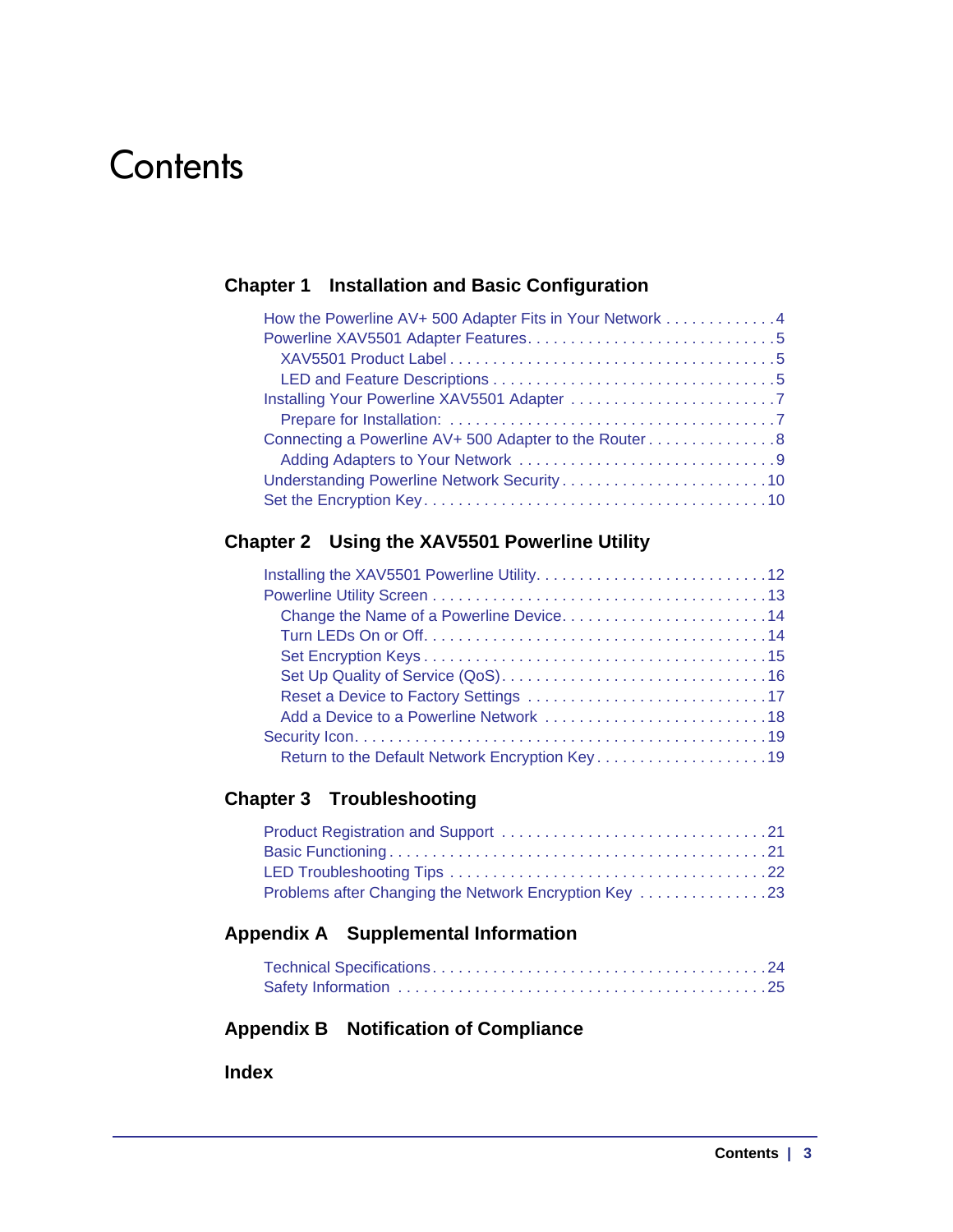# <span id="page-3-4"></span><span id="page-3-2"></span><span id="page-3-0"></span>**Installation and Basic Configuration**

This chapter describes how to install and configure the XAV5501 Powerline AV+ 500 Adapter. It also explains the security features and how to customize the encryption key for added security.

# <span id="page-3-1"></span>How the Powerline AV+ 500 Adapter Fits in Your Network

You can use one or more Powerline XAV5501 Adapters to extend your Ethernet network anywhere in your house using your existing electrical power lines. following illustration shows an existing Powerline network with one Powerline device Room 1, and second Powerline device added in Room 2:

<span id="page-3-3"></span>

**Figure 1. Powerline Adapter Connected to an Ethernet Network**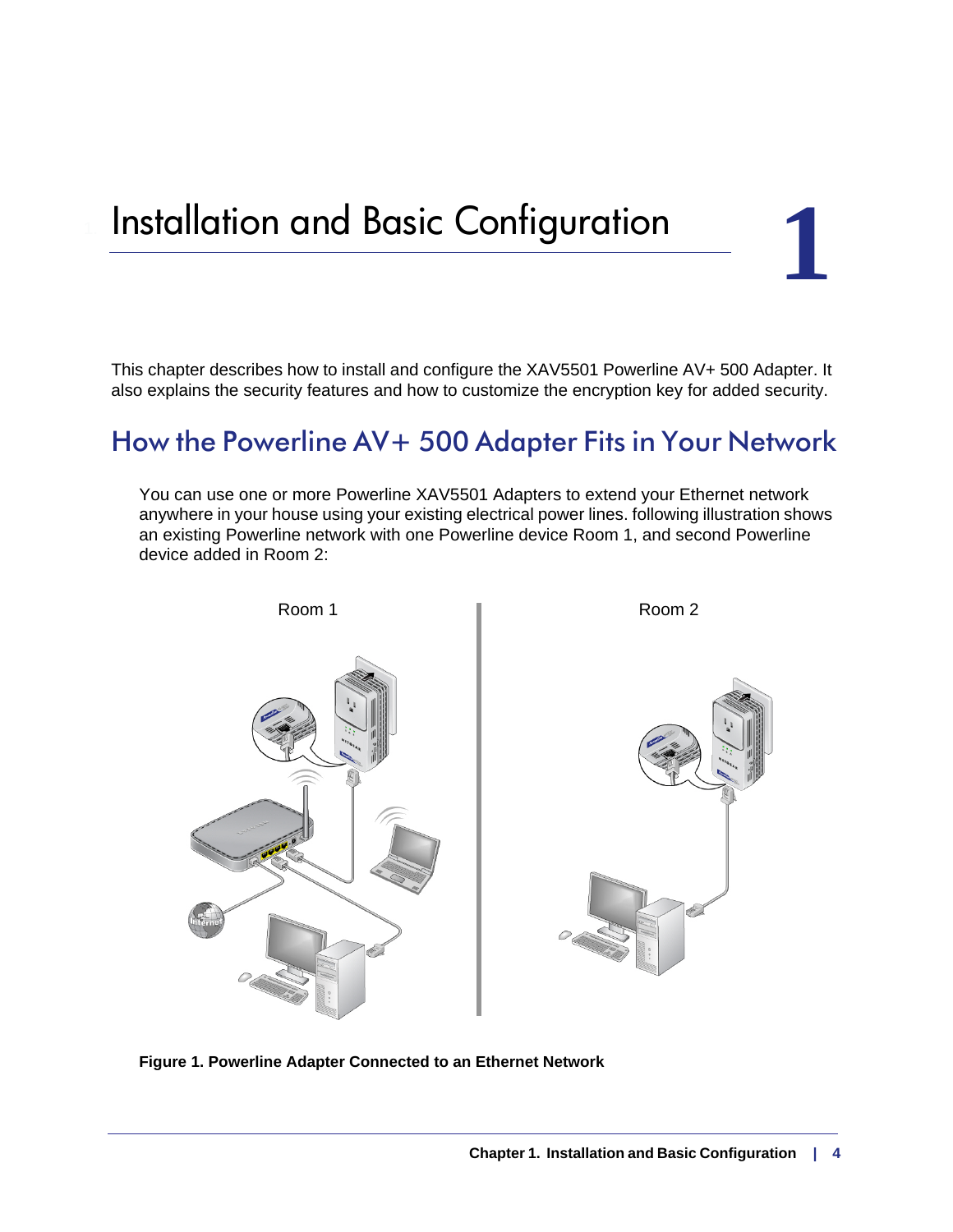# <span id="page-4-0"></span>Powerline XAV5501 Adapter Features

The following illustration shows the front and side panels of the XAV5501:

<span id="page-4-8"></span><span id="page-4-6"></span><span id="page-4-5"></span>

<span id="page-4-3"></span>**Figure 2. XAV5501 Powerline AV+ 500 Adapter**

# <span id="page-4-1"></span>XAV5501 Product Label

The product label on the rear panel of the XAV5001 contains the items listed below:

- <span id="page-4-7"></span>**•** Model number
- MAC address
- Device password
- Serial number

# <span id="page-4-4"></span><span id="page-4-2"></span>LED and Feature Descriptions

The following table describes the buttons, status LEDs, and Ethernet port on the XAV5501 Powerline AV+ 500 Adapter.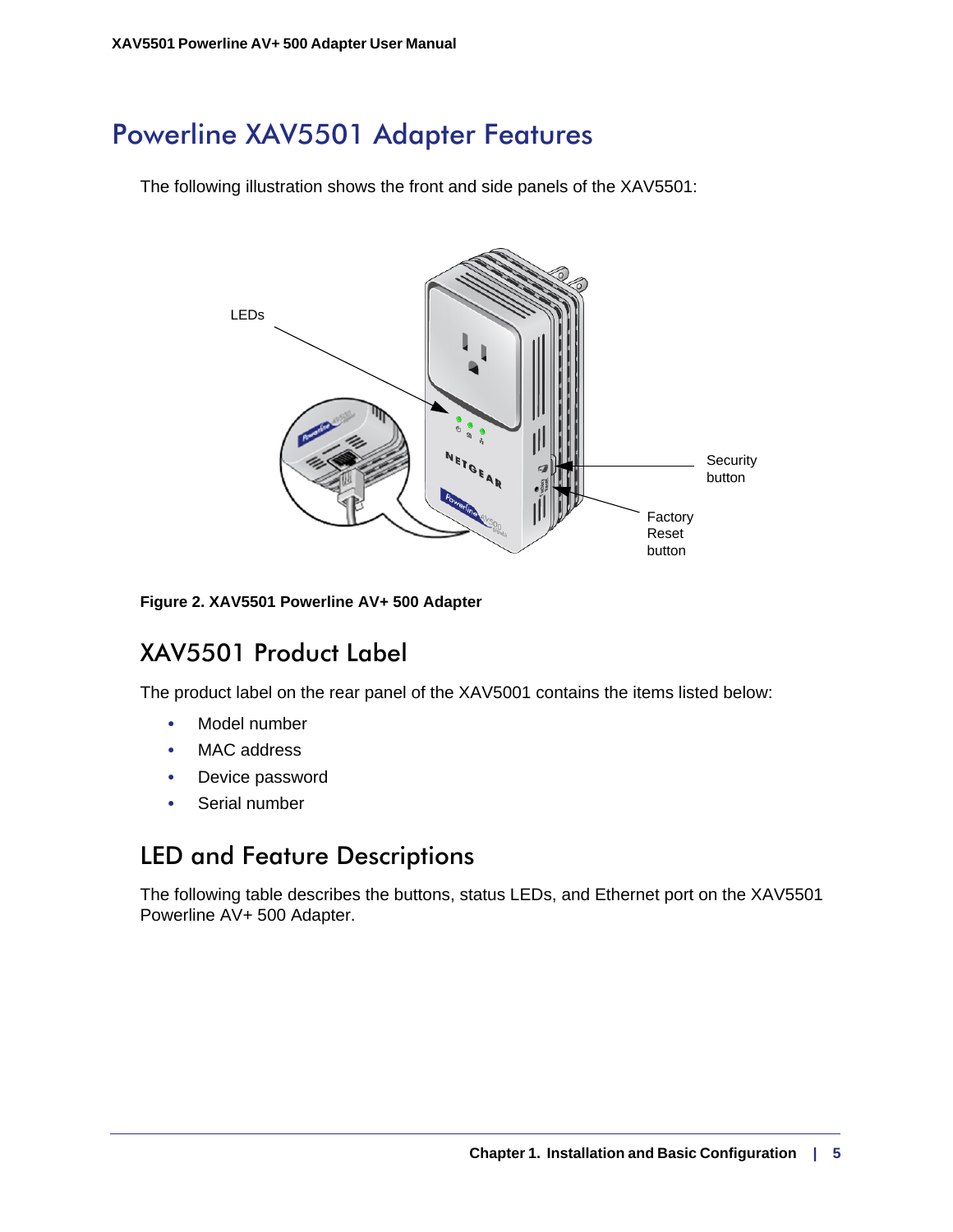<span id="page-5-0"></span>

|  |  |  |  | Table 1. Model Number Feature Descriptions |
|--|--|--|--|--------------------------------------------|
|--|--|--|--|--------------------------------------------|

### **Table 2.**

| <b>Item</b>               | <b>Description</b>                                                                                                                                                                                                                                                                                                                                                                                                                                             |                                                             |
|---------------------------|----------------------------------------------------------------------------------------------------------------------------------------------------------------------------------------------------------------------------------------------------------------------------------------------------------------------------------------------------------------------------------------------------------------------------------------------------------------|-------------------------------------------------------------|
| Power<br><b>LED</b>       | • Solid green. The electrical power is on.<br>. Blinking green. The adapter is in the process of restarting or setting up security.<br>. Amber. Power saving mode. The unit enters power saving mode if the Ethernet port is not<br>linked for more than 10 minutes.<br>• Off. There is no electrical power, or has been turned off through the Powerline utility.                                                                                             |                                                             |
| Powerline<br><b>LED</b>   | • Solid. The adapter is connected to a Powerline network.<br>• Blinking. The adapter is sending or receiving data.<br>• Off. The adapter has not found any other compatible Powerline devices using the same<br>encryption key, or has been turned off through the Powerline utility.                                                                                                                                                                          |                                                             |
|                           | The Pick A Plug feature lets you pick the electrical outlet with the strongest link rate,<br>indicated by the color displayed by the LED:                                                                                                                                                                                                                                                                                                                      |                                                             |
|                           | <b>Green:</b> Link rate > 80 Mbps   <b>Amber:</b> Link rate > 50, < 80 Mbps<br>(Better) - Good for SD Video<br>(Best) - Good for HD video                                                                                                                                                                                                                                                                                                                      | <b>Red:</b> Link rate $<$ 50 Mbps<br>(Good) - Good for data |
| <b>Ethernet LED</b>       | • Solid. The Ethernet port is linked, but there is no activity.<br>• Blinking. There is traffic on the Ethernet port.<br>. Off. There is no Ethernet connection, or it has been turned off through the Powerline utility.                                                                                                                                                                                                                                      |                                                             |
| Factory<br>Reset          | Press the Factory Reset button for 1 second, then release to return the Powerline adapter to<br>its factory default settings.                                                                                                                                                                                                                                                                                                                                  |                                                             |
| Security<br><b>Button</b> | If you set security on your other adapters, after you plug your new AV adapter into the wall<br>socket, press its security button for 2 seconds; then press the Security button on any<br>adapter in your existing network for 2 seconds. Both buttons must be pressed within 2<br>minutes.<br>Note: The Security button does not work in power saving mode. The unit enters power<br>saving mode if the Ethernet port is not linked for more than 10 minutes. |                                                             |
| <b>Ethernet Port</b>      | Plug one end of the Ethernet cable that comes with the XAV5501 Powerline AV+500 Adapter<br>into this port and the other end either into your router, or into the computer or other peripheral<br>devices.                                                                                                                                                                                                                                                      |                                                             |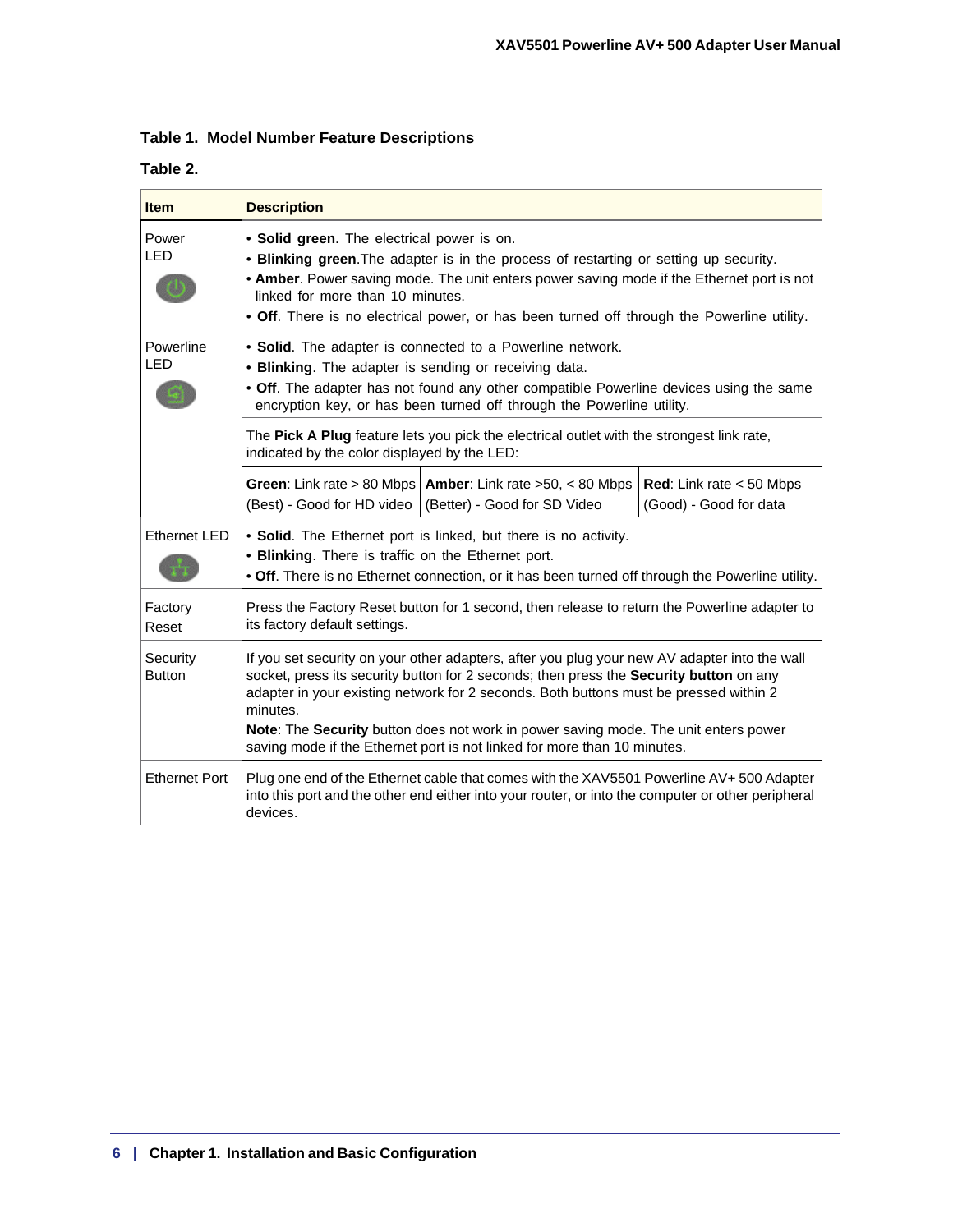# <span id="page-6-0"></span>Installing Your Powerline XAV5501 Adapter

# <span id="page-6-2"></span><span id="page-6-1"></span>Prepare for Installation:

- **1.** Before you begin, verify the following:
	- Your Ethernet network is set up.
	- An Ethernet port is available on your router.
	- Your Internet connection is working.
	- An Ethernet port is available on each computer that will use a Powerline XAV5501 Adapter and is configured to work on your network. Usually, the default configuration settings (TCP/IP and DHCP) are fine*.*
- **2.** Familiarize yourself with the Powerline XAV5501 Adapter.

The front panel has three lights: Power, Powerline, and Ethernet. The side panel has a Security button, and a Reset button. The Ethernet port is located on the bottom of the adapter. See *Figure 2* [on page](#page-4-3) 5.

- **3.** Plan the location of your Powerline devices:
	- Use an electrical outlet that is not controlled by a wall switch to avoid someone unknowingly turning off the power to the outlet.
	- Do not connect the Powerline XAV5501 Adapter to a power strip, extension cord, or surge protector as this might prevent it from working correctly, or reduce the network performance.
	- Avoid using the Powerline XAV5501 Adapter in an electrical outlet that is located near an appliance that uses a lot of power, such as a washer or dryer, or a refrigerator. This could potentially prevent the adapter from working correctly, or reduce network performance.

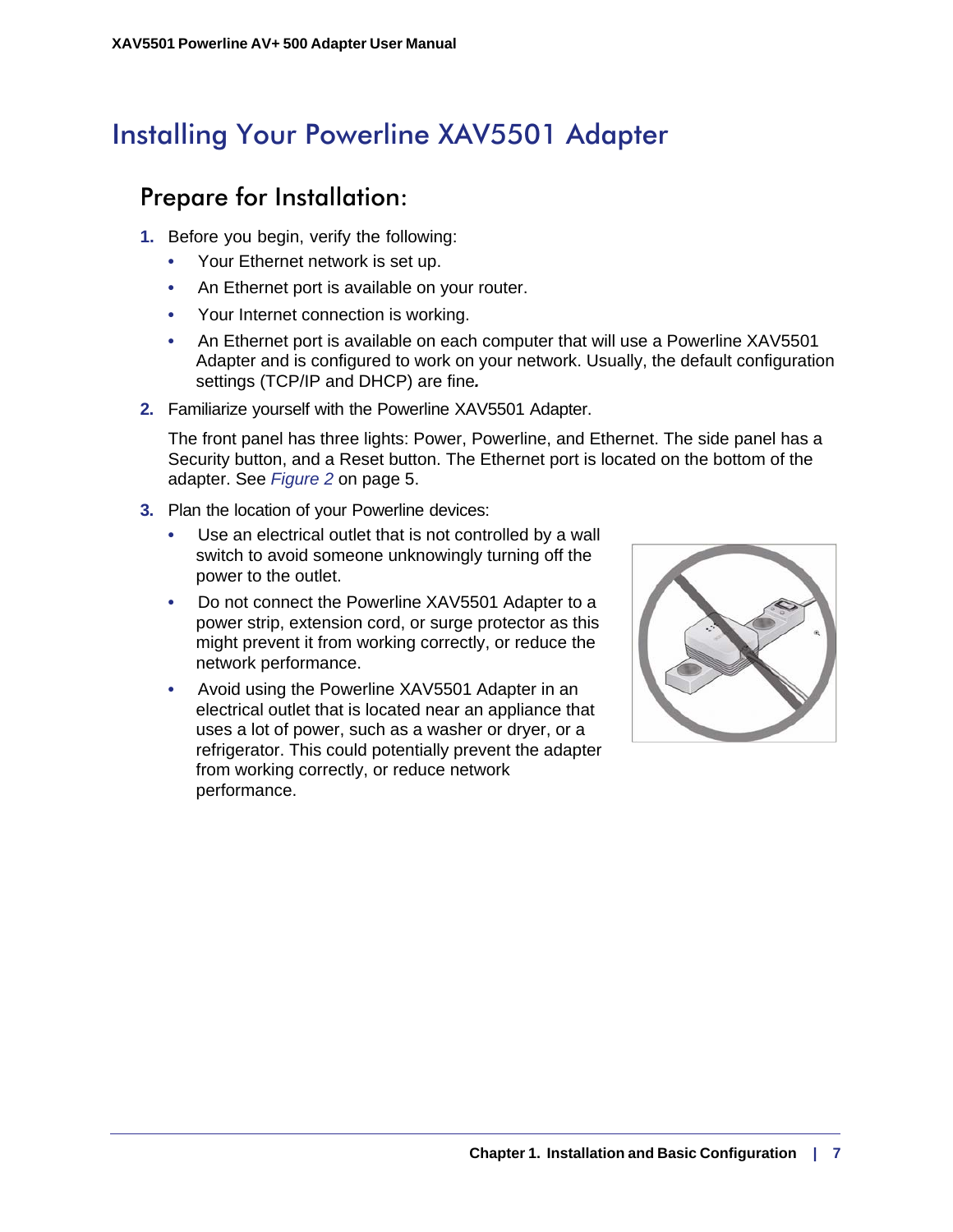# <span id="page-7-0"></span>Connecting a Powerline AV+ 500 Adapter to the Router

**1.** Plug an XAV5501 into a power outlet near your router.

<span id="page-7-1"></span>Use the supplied gray Ethernet cable to connect from the XAV5501 to a LAN port on your router so that the Powerline network can gain access to the Internet. The Power and Ethernet LEDs on the Powerline XAV5501 Adapter should turn on.





#### **Figure 3. Connecting the XAV5501 to a Router**

- **2.** Once the Powerline adapter is plugged in and power is first applied, check to see that the Power LED is on.
- **3.** After approximately 10 seconds, check to see that:
	- **a.** The Power LED is solid green.
	- **b.** The Powerline LED is lit.
	- **c.** The Ethernet LED is on or blinks.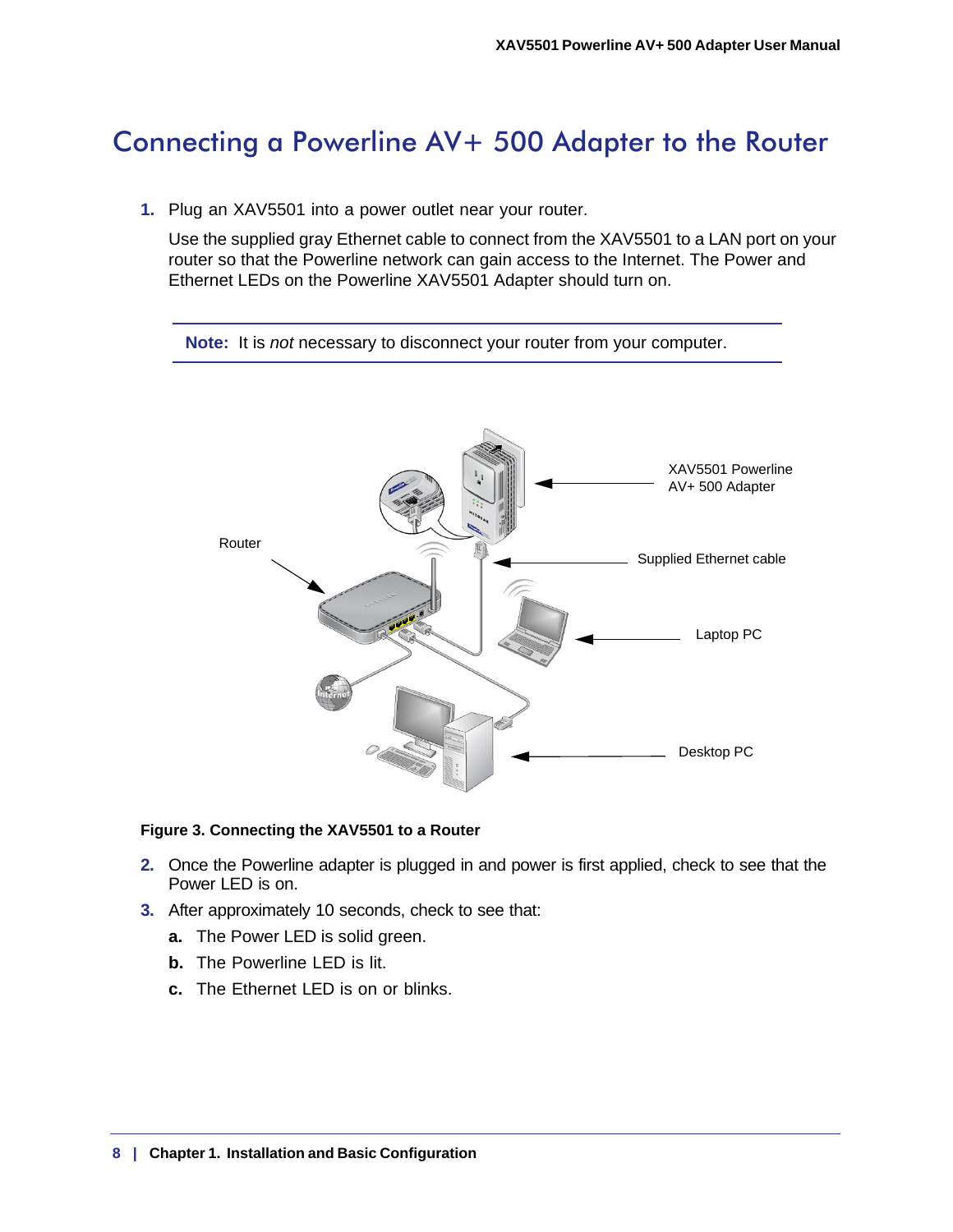# <span id="page-8-1"></span><span id="page-8-0"></span>Adding Adapters to Your Network

Once the first adapter is installed and connected to your router, you can easily add adapters into your network.

#### **To add Powerline adapters:**

- **1.** Be sure the first Powerline adapter is connected to your router.
- **2.** Plug additional Powerline adapters into power outlets near the other computers and additional peripheral devices to be included in your Powerline network.
- **3.** Use the gray Ethernet cable from the XAV5501 package to connect from the Powerline adapter to an Ethernet port located on the other computer or peripheral device.
- **4.** Wait for each Powerline adapter to be recognized by the Powerline network.

The Power, Ethernet, and Powerline LEDs should turn on. This could take as little as 5 seconds, or up to 80 seconds. For details about how the LEDs work, see *[Table](#page-5-0) 1* on [page](#page-5-0) 6.

**5.** Test to make sure that each computer connected to a Powerline XAV5501 Adapter can access the Powerline network.

For example, be sure that you can access the Internet from a remote computer.

One way to test this is to install the Powerline utility and use it to view all the computers connected by the Powerline AV Ethernet adapter.



**Figure 4. Add an adapter**



## **CAUTION:**

NETGEAR recommends that you secure your Powerline network from unauthorized access. This is especially relevant in settings such as apartment buildings. See *[Understanding Powerline Network Security](#page-9-0)* on [page](#page-9-0) 10.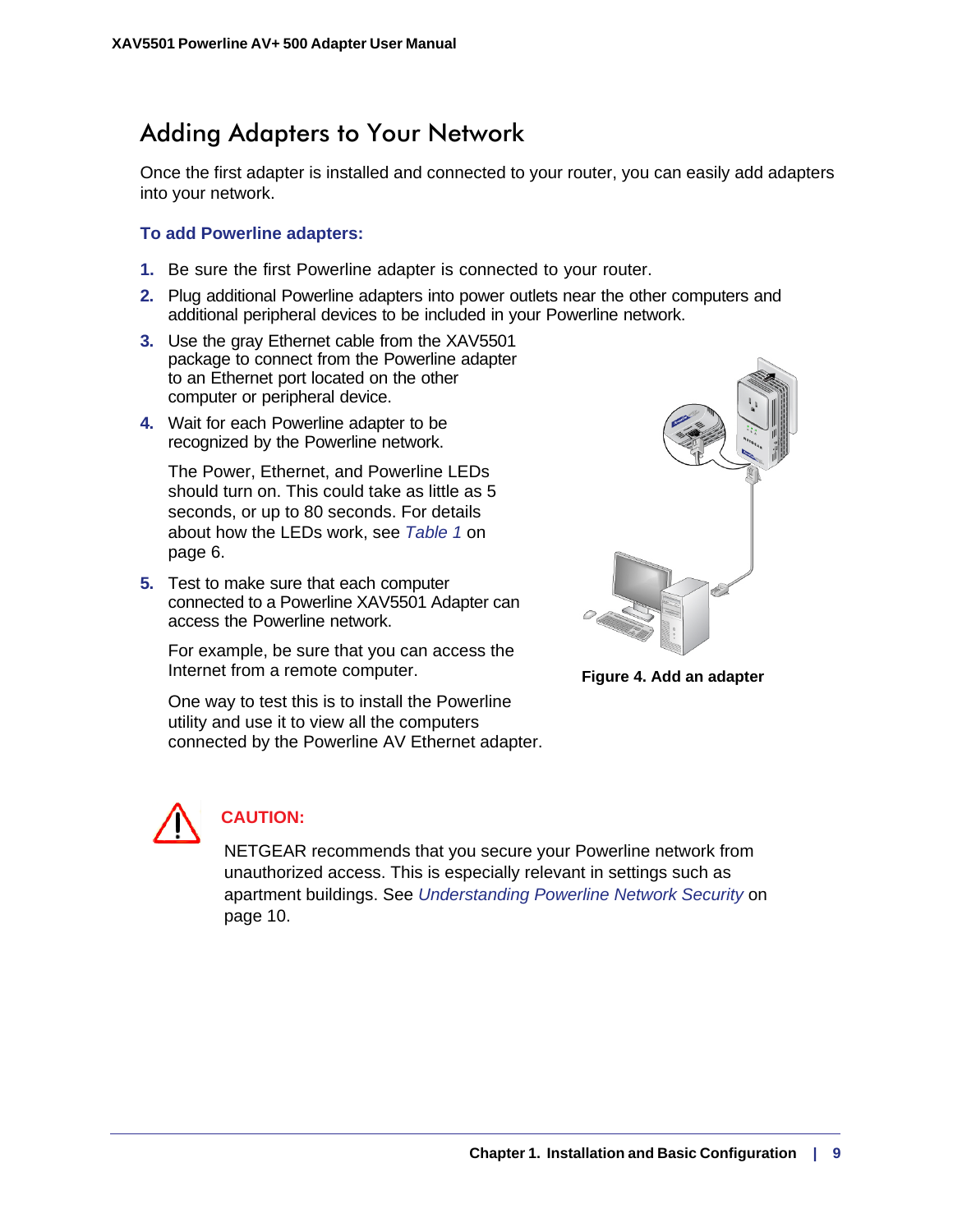# <span id="page-9-0"></span>Understanding Powerline Network Security

<span id="page-9-2"></span>A Powerline network consists of two or more Powerline adapters using the same network encryption key. Securing your network is crucial. By encrypting the information you send over the Powerline XAV5501 Adapter, you help to keep it secure from hackers. If you do not set up security on your network, anyone nearby with a Powerline network can potentially use their connection to gain access to your network and information you send over the Internet. This is especially relevant in settings such as apartment buildings, office buildings, dorm rooms, and other more populated areas.

Powerline devices connected to the same network must use an identical encryption key. The security used by Powerline XAV5501 Adapters is similar to the SSID and encryption keys used in wireless networks, but you do not need software to configure Powerline XAV5501 Adapters.

There are two ways to secure your Powerline network.

- Use the **Security** button located on the Powerline adapter to automatically generate a random encryption key. See *[Set the Encryption Key](#page-9-1)* .
- Use the XAV5501 Powerline Utility to configure your Powerline network with an encryption key that you specify. If you are already using Powerline or HomePlug devices then you will need to use the Powerline Utility. If not already installed, the Powerline Utility should be installed on your computer. See *Installing the XAV5001 Powerline Utility* on page 12.

For information about using the XAV5501 Powerline Utility to configure Powerline security or to prioritize Powerline network traffic using the Quality of Service (QoS) feature, see *[Chapter](#page-11-2) 2*.

**Note:** To return the XAV5501 Powerline AV+ 500 Adapter to its factory default settings, see *[Reset a Device to Factory Settings](#page-17-2)* on page 17.

# <span id="page-9-1"></span>Set the Encryption Key

You can use the **Security** button to change the default encryption key and set a private encryption key instead. The default encryption key is **HomePlugAV**.

**Note:** Before you change the Encryption key, you need to install the Powerline adapters and get them up and running. Otherwise, they might not be able to communicate with each other.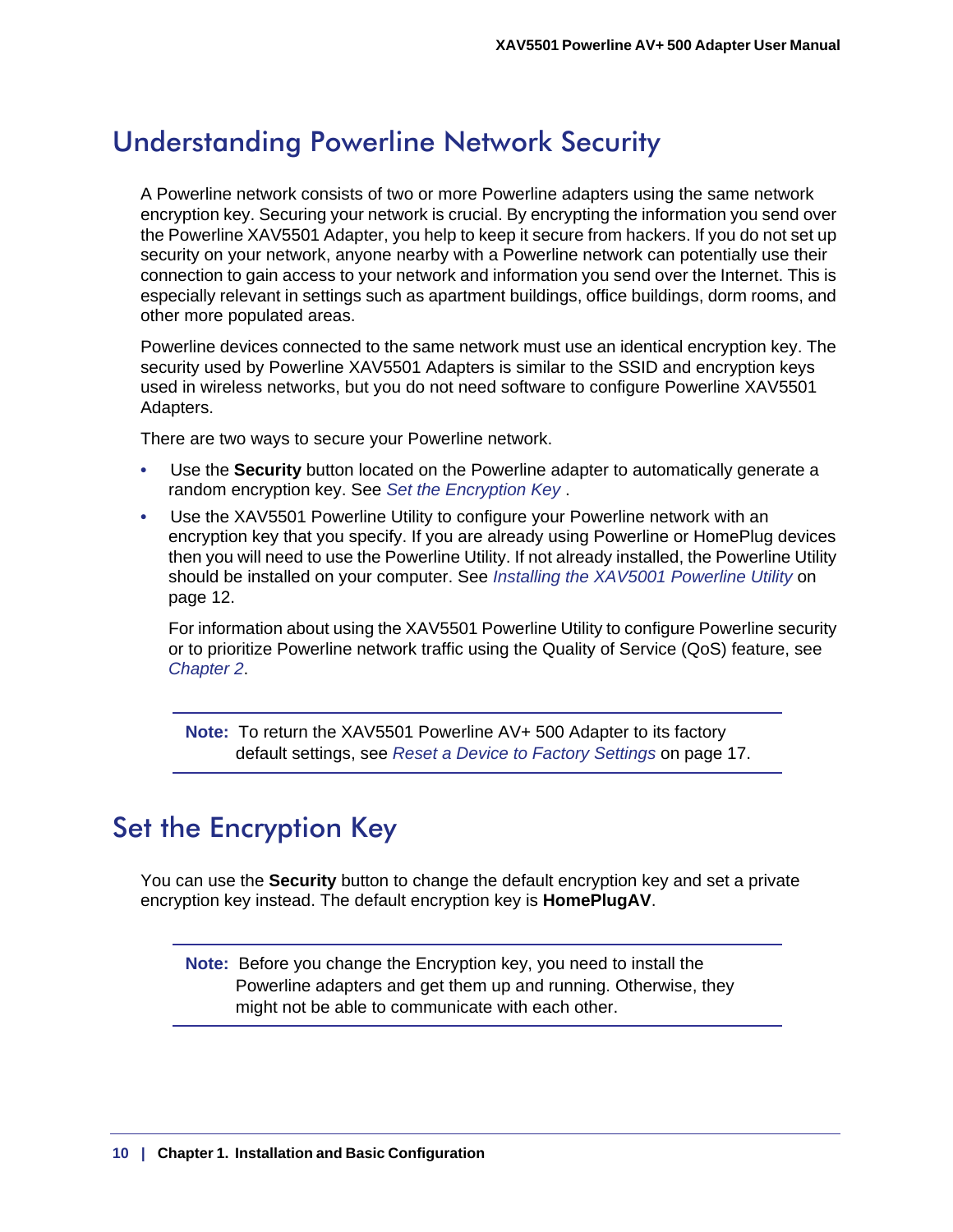#### **To set a private encryption key:**

- **1.** Verify that all the Powerline XAV5501 Adapters to be configured are plugged in.
- **2.** On the first Powerline XAV5501 Adapter, press its **Security** button for 2 seconds.

The power LED starts blinking after you release the button.

The adapter automatically produces a new, randomly generated network encryption key that each Powerline XAV5501 Adapter will use.

At this point, the other adapters in your network cannot communicate with each other.

**3.** Within 2 minutes of pressing the **Security** button on the first adapter, press the **Security** button on the second adapter for 2 seconds.

In order to pair the devices, both buttons must be pressed within 2 minutes.

This securely configures your Powerline network with the same network encryption key.

**4.** If your network has more than 2 adapters, press the **Security** button on the additional adapter for 2 seconds, then push the **Security** button on any additional adapters in your existing network for 2 seconds. Both buttons must be pressed within 2 minutes. The adapters retain security settings even if they are unplugged.

**Note:** An adapter can generate a private encryption key only once. To start over, first reset the adapter back to its factory defaults, then follow the previous procedure. See *Reset a Device to Factory Settings* on page 17.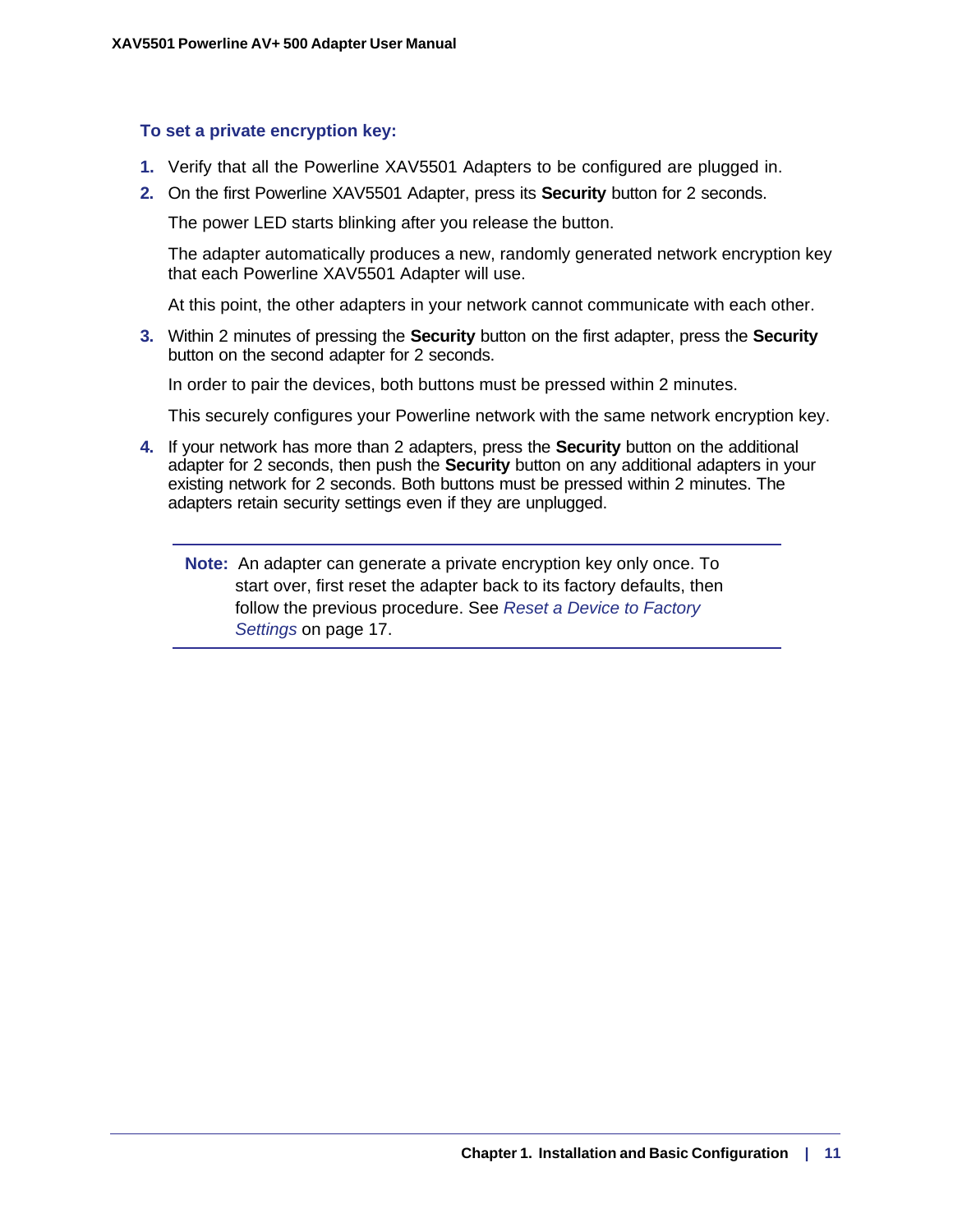# <span id="page-11-2"></span><span id="page-11-0"></span>Using the XAV5501 Powerline Utility 2

This chapter explains how to install and use the XAV5501 Powerline Utility. The Powerline Utility works with all Powerline AV products. The models XAV101, XAV101v2, XAV1004, XAV1501, XAV2001, XAV2501, XAVN2001, XAV5001, and XAV5004 are compatible and can share the same powerline network.

Use the NETGEAR Powerline Utility to:

- <span id="page-11-5"></span>**•** Configure encryption for your Powerline network
- Perform diagnostics and monitor performance
- Set quality of service (QoS) features to prioritize Powerline network traffic
- <span id="page-11-4"></span>**•** Reset adapters to factory default settings

# <span id="page-11-1"></span>Installing the XAV5501 Powerline Utility

This utility allows you to set your own unique Powerline network encryption key, and prioritize traffic passing through your Powerline network.

#### <span id="page-11-3"></span>**To install the XAV5501 Powerline Utility:**

**1.** From your browser, go to this URL link:

*http://support.netgear.com/app/products/model/a\_id/16168*

- **2.** Under Product Quick Links, click **Powerline Utility Version 2.0.0.8**.
- **3.** Scroll down to the bottom of the Powerline Utility Version 2.0.0.8 page, and right-click the **Right-click and Save to Download** button.
- **4.** On the pop-up menu, select **Save Target As**, and save the Powerline utility to the directory of your choice.
- **5.** Click the **Run** button when prompted.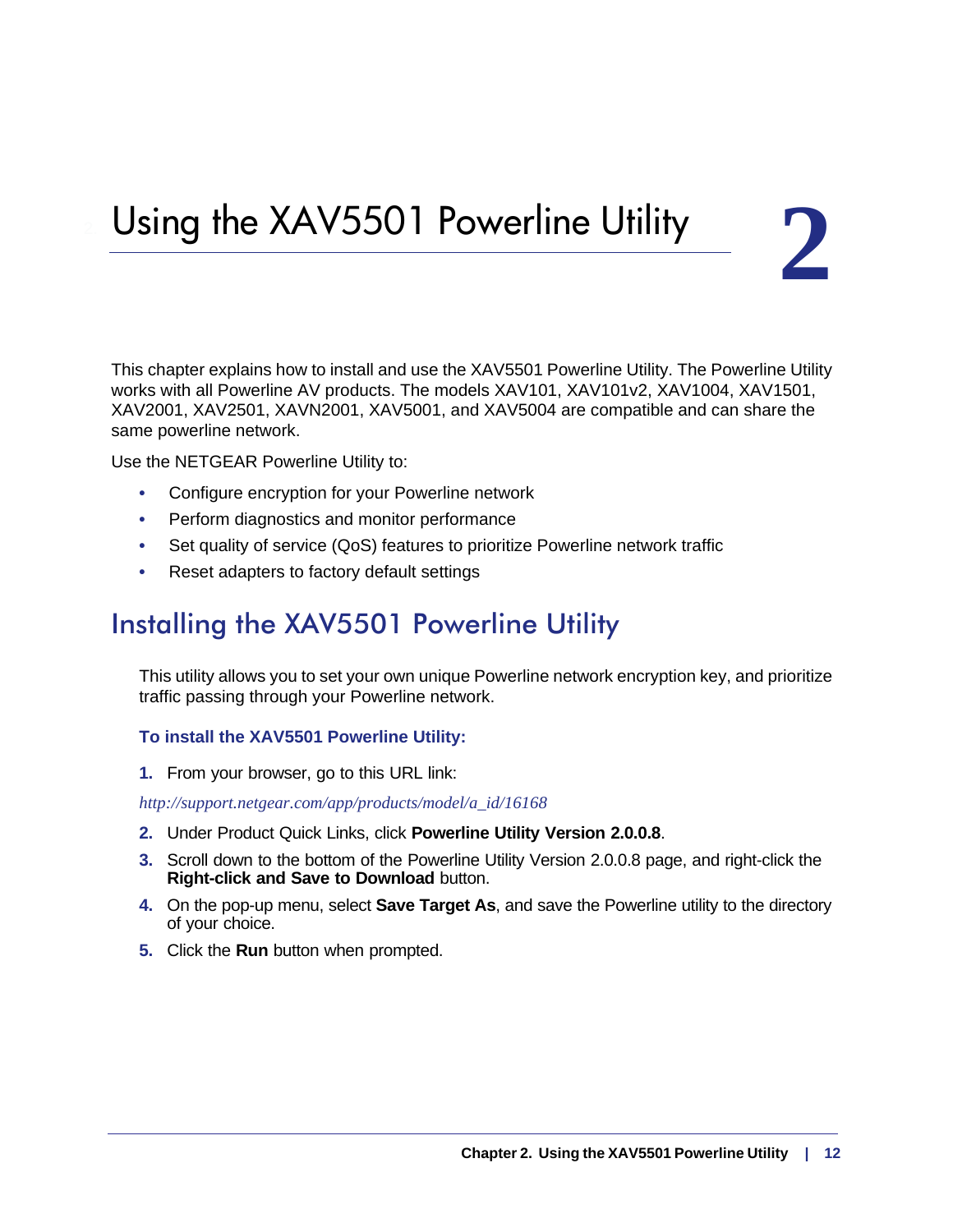The Welcome screen displays:

| <b>NETGEAR Powerline Utility - InstallShield Wizard</b> |                                                                                                               |  |
|---------------------------------------------------------|---------------------------------------------------------------------------------------------------------------|--|
| The strength<br>of Powerline!                           | Welcome to the InstallShield Wizard for<br><b>NETGEAR Powerline Utility</b>                                   |  |
| NITGEAR<br>III                                          | The InstallShield Wizard will install NETGEAR Powerline<br>Utility on your computer. To continue, click Next. |  |
|                                                         | Cancel<br>< Back<br>Next >                                                                                    |  |

**6.** Click **Next**, follow the wizard prompts, and click **Finish** when the wizard is done. The Powerline Utility shortcut icon appears on your desktop:



- **7.** There are two ways to launch the Powerline Utility:
	- Click the Powerline Utility shortcut icon located on your desktop.
	- Navigate to **Start > Programs > NETGEAR > NETGEAR Powerline Utility**

# <span id="page-12-0"></span>Powerline Utility Screen

When launched, the Powerline Utility opens to a screen that shows all of the devices in your Powerline network. If all devices are not shown, click the **Refresh** button to detect all Powerline Adapters on your network.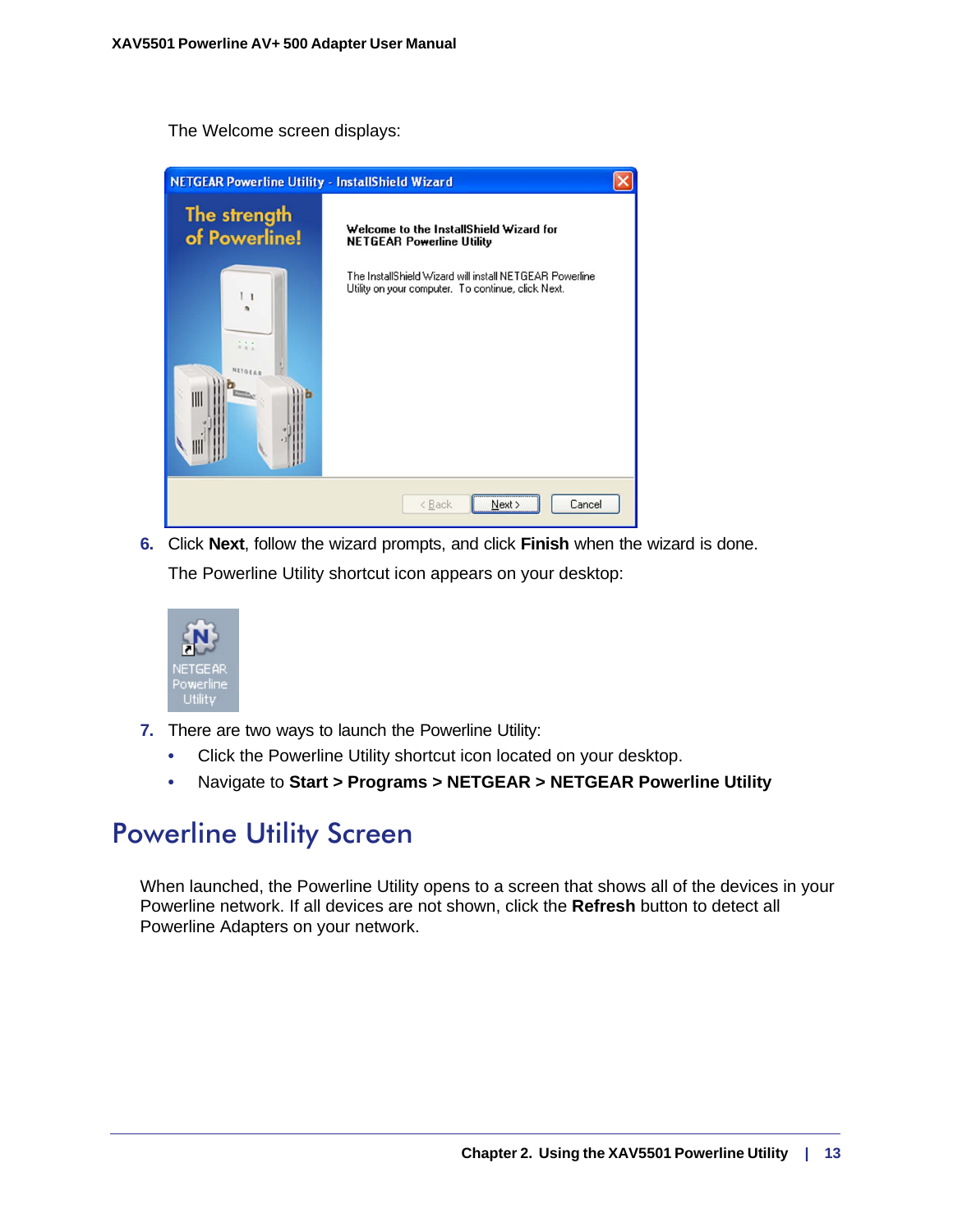| <b>ND</b> NETGEAR Powerline Utility Version: D 2.0.0.7 |                                                      |                                                                      |                     |                                       |                                                |                                         | ۰                  |  |
|--------------------------------------------------------|------------------------------------------------------|----------------------------------------------------------------------|---------------------|---------------------------------------|------------------------------------------------|-----------------------------------------|--------------------|--|
|                                                        | un-named<br>XAV5501<br>v<br>11<br><b>MANUFACTURE</b> |                                                                      |                     |                                       |                                                |                                         |                    |  |
|                                                        | v<br>un-named<br>XAV5501                             | ÷,<br><br>un-named<br>XAV2501                                        | un-named<br>XAV1004 | 000<br>weterak<br>un-named<br>XAV2001 | 3000<br>anteres.<br>H)<br>un-named<br>XAVN2001 | un-named<br>XAVP2000<br><b>WNDR3300</b> | un-named<br>XAV101 |  |
| Information                                            |                                                      | Move the cursor on a device icon to see detailed device information. |                     |                                       |                                                |                                         |                    |  |

**Figure 5. Powerline Utility main screen**

**Note:** The Information box at the bottom of the screen provides tips and information for using this utility page.

From the Powerline Utility screen, you can do the following:

- *[Change the Name of a Powerline Device](#page-13-0)*
- *[Turn LEDs On or Off](#page-14-0)*
- *[Set Encryption Keys](#page-14-1)*
- *[Set Up Quality of Service \(QoS\)](#page-15-0)*
- *[Reset a Device to Factory Settings](#page-17-0)*

# <span id="page-13-0"></span>Change the Name of a Powerline Device

Powerline devices are shown in the Powerline network by the model number and name. Any Powerline devices that are plugged in and connected are detected by the Powerline Utility, and will be shown on the Powerline Utility main screen. If no name has been assigned to a Powerline device, the device is shown as *un-named*.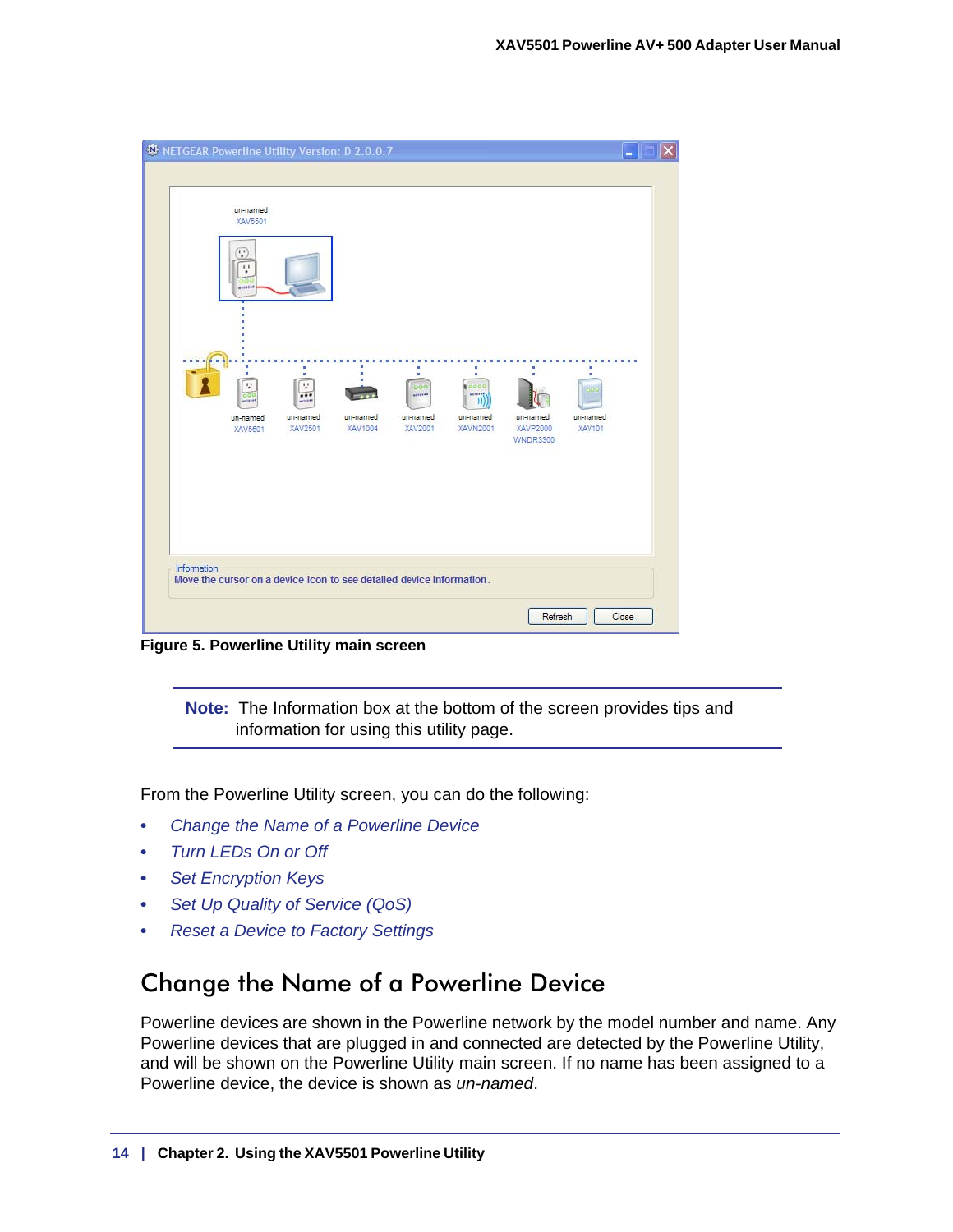#### **To name any Powerline device in your Powerline network:**

**1.** From the Powerline Utility main screen, click the device you want to name, and the following pop-up menu appears:.



- **2.** Click **Device Name**. The utility responds that connectivity will be temporarily lost if you continue.
- **3.** Click **OK**. The following screen displays:

| My Modify device name   |
|-------------------------|
|                         |
| Device Name<br>un-named |
| Cancel<br>ок            |

**4.** Enter a new name for the Powerline device, and click **OK**.

# <span id="page-14-0"></span>Turn LEDs On or Off

For each device in your Powerline network, you can turn LEDs on or off. To do this, follow these steps:

- **1.** Click the Powerline device icon on the Powerline Utility main screen.
- **2.** On the pop-up menu, click **Turn LED off**.

**Note:** This function is a toggle. You can turn off LEDs if they are turned on, or turn them on if they are currently turned off.

A message displays advising you that connectivity will be temporarily lost while the LEDs are being reset.

**3.** Click **OK**, and the LEDs for the selected Powerline device are turned on or off.

## <span id="page-14-1"></span>Set Encryption Keys

By encrypting the information you send over the Powerline XAV5501 Adapter, you help to keep it secure from hackers. If you do not set up security on your network, anyone nearby with a Powerline network can potentially use their connection to gain access to your network.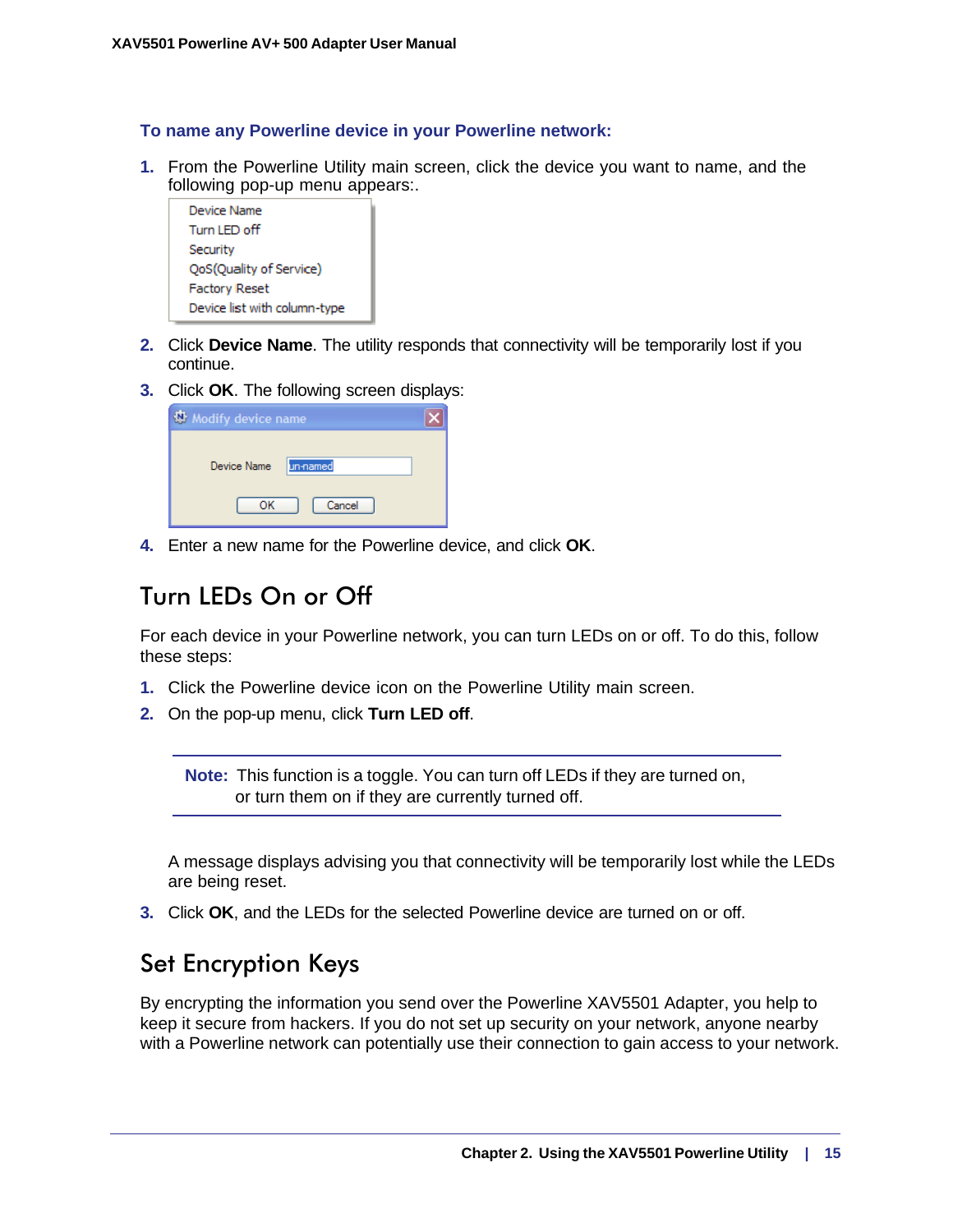## **To set the Encryption Key for the Powerline network:**

- **1.** Click the Powerline device icon or the Security icon **of** on the Powerline Utility main screen.
- **2.** On the pop-up menu, click **Security**. The following screen appears:

| Device Name                         | Model                         | MAC Address                                                                 | Device Password            | ٨            |
|-------------------------------------|-------------------------------|-----------------------------------------------------------------------------|----------------------------|--------------|
| un-named<br>▽                       | <b>XAVN2001</b>               | 00:30:AB:00:11:00                                                           | XXXX-XXXX-XXXXX-XXXXX      |              |
| ◡<br>un-named                       | XAV1004                       | 00:30:AB:00:11:01                                                           | FSDA-FSAD-FSDF-SADF        |              |
| un-named<br>M                       | XAV1004                       | 00:30:AB:00:11:02                                                           | XCW-XVX7-VX7C-V7XV         | ≣            |
| M<br>un-named                       | <b>XAVP2000</b>               | 00:30:AB:00:11:03                                                           | DFSF-SDAF-SAFS-DAFS        |              |
| un-named<br>▽                       | XAVN2001                      | 00:30:AB:00:11:04                                                           | WFRW-FORW-FORW-FORF        |              |
| un-named<br>M                       | XAV2001                       | 00:30:AB:00:11:05                                                           | <b>FSDE-SAES-ADES-AESA</b> |              |
| ☑<br>un-named                       | XAV2501                       | 00:30:AB:00:11:06                                                           | 3333-3333-3333-3333        | $\checkmark$ |
|                                     |                               | Password is not required for local device (XAVN2001, MAC 00:30:AB:00:11:00) | Refresh                    |              |
| Step2 Select a Encryption Key       |                               |                                                                             |                            |              |
| <b>O</b> Use default Encryption Key | C Create a new Encryption Key | <b>HomePlugAV</b>                                                           |                            |              |
| Step3 Apply Changes                 |                               |                                                                             |                            |              |

**Figure 6. Security screen**

- **3.** Select the check box for each Device Name for which you want to set encryption keys.
- **4.** In Step 2 on your screen, you have two options:
	- **a.** Use the Default Encryption Key option.

When you click this option, the factory default encryption key is automatically populated in the field. The default network encryption key is **HomePlugAV.**

**b.** Create a new Encryption Key.

This option lets you set your own network encryption key. Type your network encryption key in the field.

**5.** Click **Apply Security to Selected Devices**.

When completed, the utility displays a message indicating that the operation was successful.

**6.** Click **OK**.

# <span id="page-15-0"></span>Set Up Quality of Service (QoS)

The Quality of Service (QoS) function helps you prioritize your Powerline network traffic.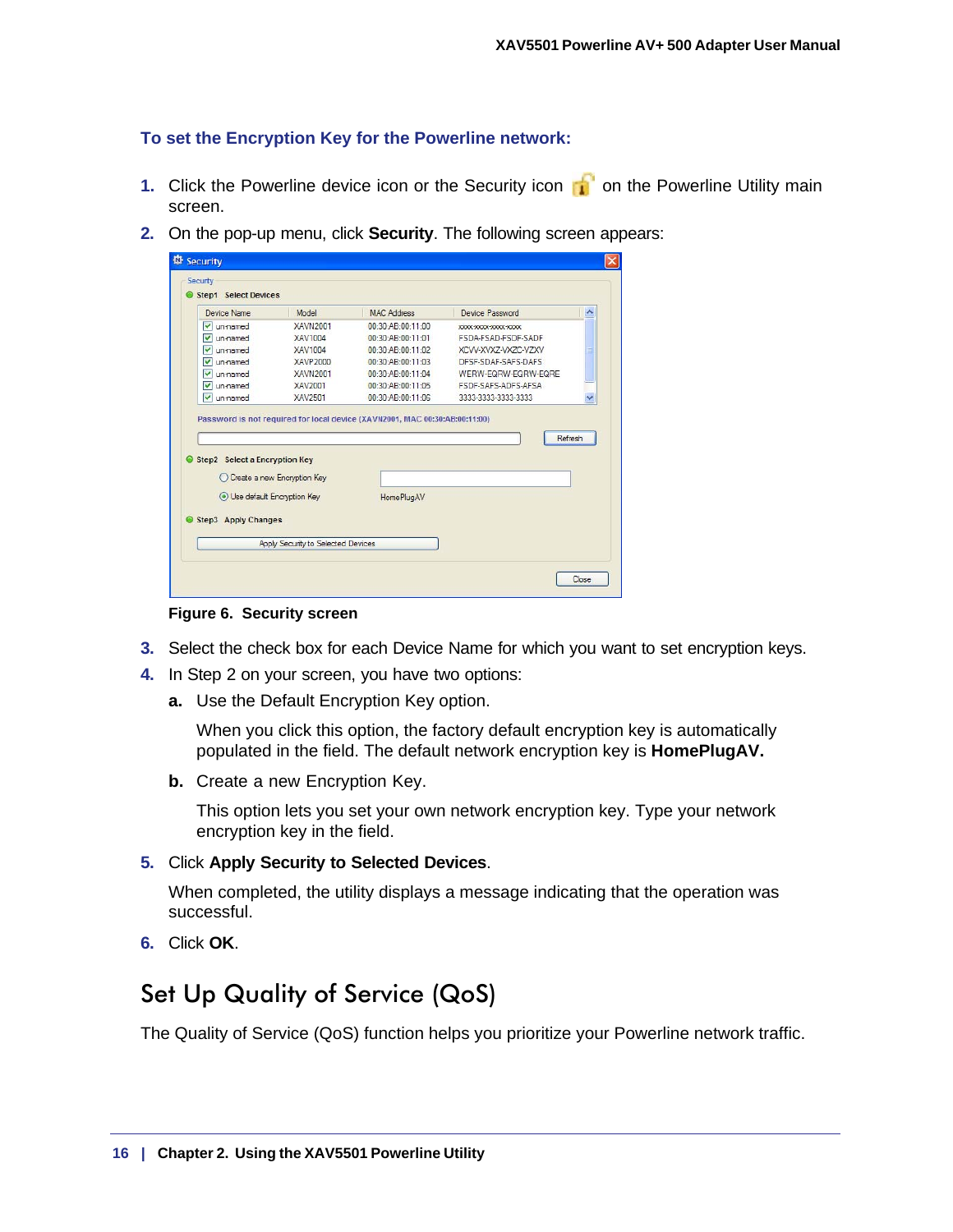By default, all types of traffic on the Powerline network are assigned the same priority. For most applications, this works fine. However, there are situations where performance improves if you assign a higher priority to certain types of traffic, such as multimedia files.

#### **To prioritize by general application type:**

If your network traffic is a mix of multimedia and document/database traffic you might want to give priority to a particular traffic type. If it is important that your multimedia playback is smooth, even while document files are being transferred over the network, then give priority to multimedia traffic. Conversely, if it is more important for your network to be responsive to database applications, give priority to this type of application over multimedia applications.

The Powerline AV Ethernet Adapter supports the following:

- MAC address
- IP port
- VLAN tags
- ToS bits (Type of Service routing)

#### **To set the priority of data transfers by the type of protocol:**

**1.** Start the XAV5501 Powerline Utility and wait for the utility to detect the Powerline AV Ethernet Adapters connected to the network.

You can go to the QoS screen from either the Security icon  $\mathbb{R}^n$  menu or the Powerline device pop-up menu.

**2.** From the pop-up menu, click **QoS (Quality of Service).**

| Step1 QoS Setup<br>Setting 1: by the destination MAC address |                  | Setting 2: by the TCP/UDP Port number                                                |                 |  |
|--------------------------------------------------------------|------------------|--------------------------------------------------------------------------------------|-----------------|--|
| <b>Destination MAC Address</b>                               | Priority         | Destination Port Number                                                              | Priority        |  |
| < Enter MAC Address >                                        | Select Priority  | < Enter Port Number >                                                                | Select Priority |  |
| $\triangledown$ VLAN tag<br>Step2 Apply Changes              | <b>TOS field</b> | Setting 3: by the 802.1Q VLAN tag or TOS (Type of Services) field in the IPv4 header |                 |  |
| Apply                                                        |                  |                                                                                      |                 |  |

**Figure 7. QoS Setup screen**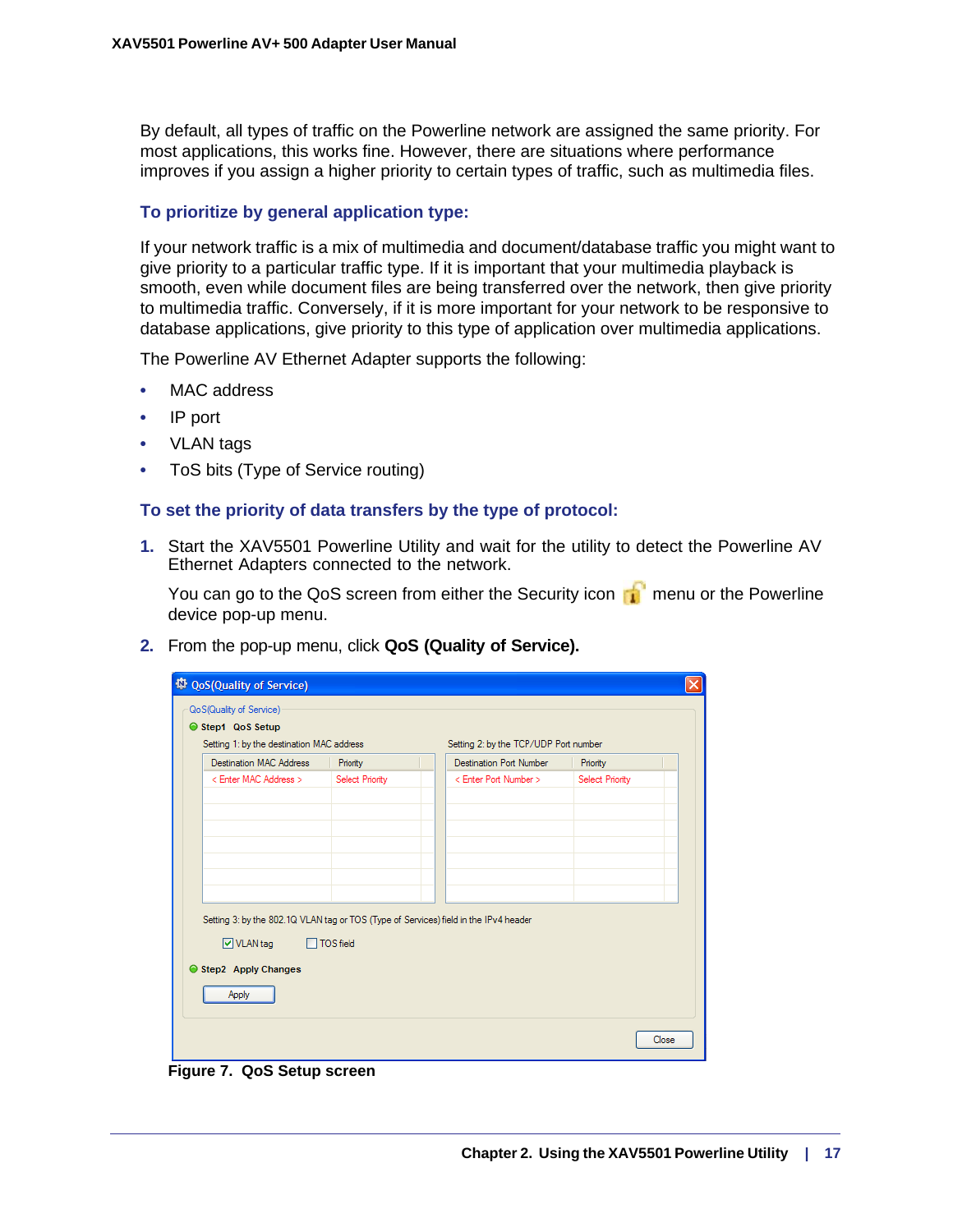- **3.** To set the traffic prioritization rule into the selected Powerline AV Ethernet Adapter device, specify the priority in the **QoS Setup** section of the screen.
- **4.** Click **Apply**.

**Note:** QoS settings are applied only to the selected device.

These options only apply to QoS-configured business networks. IEEE 802.1p uses prioritization bits in Layer-2 frames. Type of Service routing (ToS) uses prioritization bits in Layer-3 IP packets. The deprecated ToS values range from 0 to 7.

## <span id="page-17-2"></span><span id="page-17-0"></span>Reset a Device to Factory Settings

The Factory Reset option returns the network encryption key to its factory default value of **HomePlugAV**.

#### **To reset to factory defaults:**

- **1.** On the Powerline Utility main screen, click the Powerline device icon.
- **2.** From the pop-up menu, click **Factory Reset.**

| <b>Factory Reset</b> |                                                                                                                                                                                                         |  |
|----------------------|---------------------------------------------------------------------------------------------------------------------------------------------------------------------------------------------------------|--|
|                      | The configuration of device(00:30:AB:00:11:01)<br>will be restored to the default setting and the existing powerline connection to this local device will be dropped.<br>Click OK to proceed.<br>Cancel |  |

**3.** Click **OK** to reset the device. A message indicates whether or not the operation succeeded.

**Note:** If you customized your network encryption key, the local Powerline device will be disconnected from the network when you reset it to the factory default. To avoid this problem, reset all remote devices before you reset the local device.

## <span id="page-17-1"></span>Add a Device to a Powerline Network

<span id="page-17-3"></span>If you are adding a device to a Powerline network, and the network encryption key has been left at its default setting, all you need to do is plug the new device into a power outlet.

If the network encryption key has been customized, there are two ways to set the security:

**•** You can use the Security button to add the new device to your network. See *[Adding](#page-8-1)  [Adapters to Your Network](#page-8-1)* on page 9.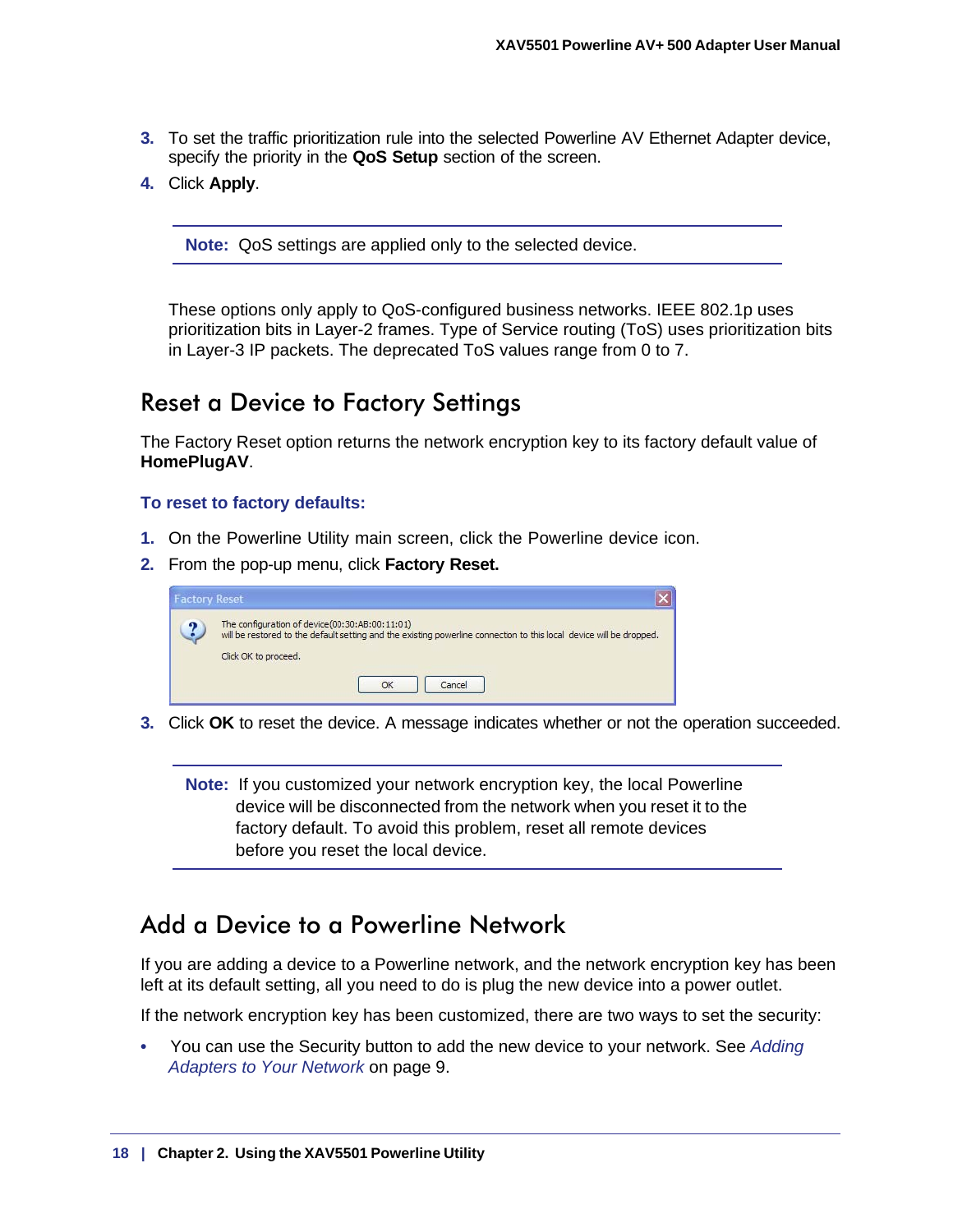**•** You can use the XAV5501 Powerline Utility to add the new device to the network, as described in the following sections.

The procedure for setting the network encryption key depends on whether the computer running the XAV5501 Powerline Utility is connected directly to the new Powerline adapter (local) or is connected to a different device in the Powerline network (remote).

### **To add a device from a locally connected computer:**

- **1.** Plug the new Powerline adapter into an available AC power outlet.
- **2.** Connect the Ethernet cable that came with the adapter to the adapter's Ethernet port and an Ethernet port on the computer.
- **3.** Start the XAV5501 Powerline Utility, click the **Refresh** button, and wait for the utility to detect the new device.
- **4.** From the Device Name column select the device.
- **5.** Re-name the device if you wish (see *[Change the Name of a Powerline Device](#page-13-0)* on page 14).
- **6.** Set the device's **Security** option from the drop-down menu.
- **7.** Click the **Apply Security to Selected Devices** button.
- **8.** Click **Close**.

Verify that the devices in the Powerline network appear in the device list by clicking the **Refresh** button on the Powerline Utility main screen. It might take a minute or two for all devices in the network to be detected.

# <span id="page-18-1"></span><span id="page-18-0"></span>Security Icon

By clicking the Security icon **on** on the Powerline Utility main screen, you can perform a number of security functions, such as:

- Setting up the network encryption key
- Setting Quality of Service (QoS)
- Viewing a list of Powerline devices in your Powerline network

When you click the **Security** icon **in**, the following menu displays:



**Figure 8. Security Icon Menu**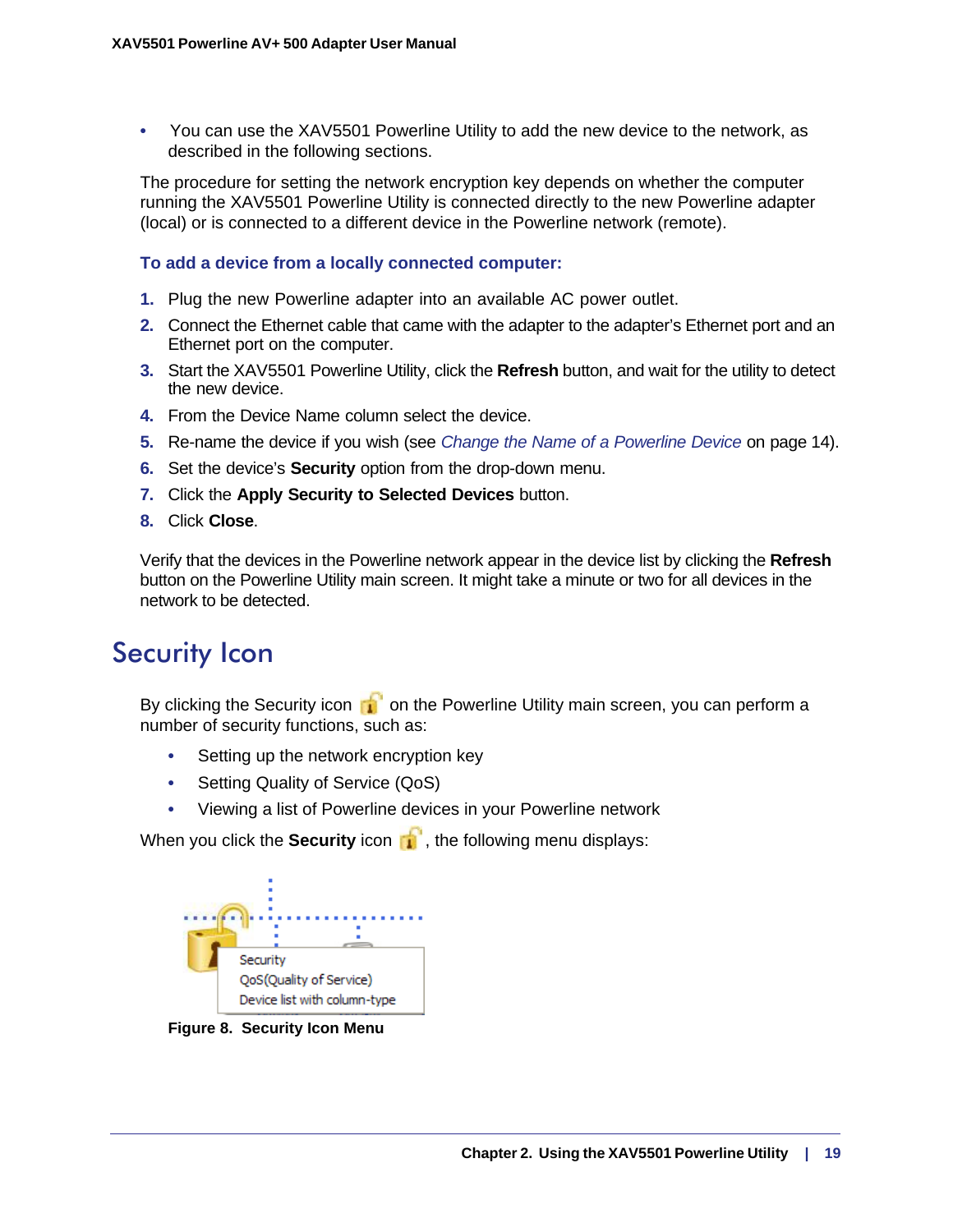# <span id="page-19-0"></span>Return to the Default Network Encryption Key

- **1.** Make sure your Powerline XAV5501 adapter is connected to an AC power outlet.
- **2.** Start the XAV5501 Powerline Utility, click the **Refresh** button, and wait for the utility to detect the devices in your Powerline network.

<span id="page-19-1"></span>**Note:** Before you can reset a remote device, you must enter its password. The password is printed on the product label located on the back of the adapter.

- **3.** Click the **Security** icon **and select Security** from the pop-up menu.
- **4.** Check the box next to any Powerline device you want to return to the default Encryption Key.
- **5.** Click the **Use Default Encryption Key** button.

You will see the default encryption key, **HomePlugAV,** display in the encryption field.

**6.** Click **Apply Security to Selected Devices**.

When completed, the utility displays a message indicating that the operation was successful.

**7.** Click **OK**.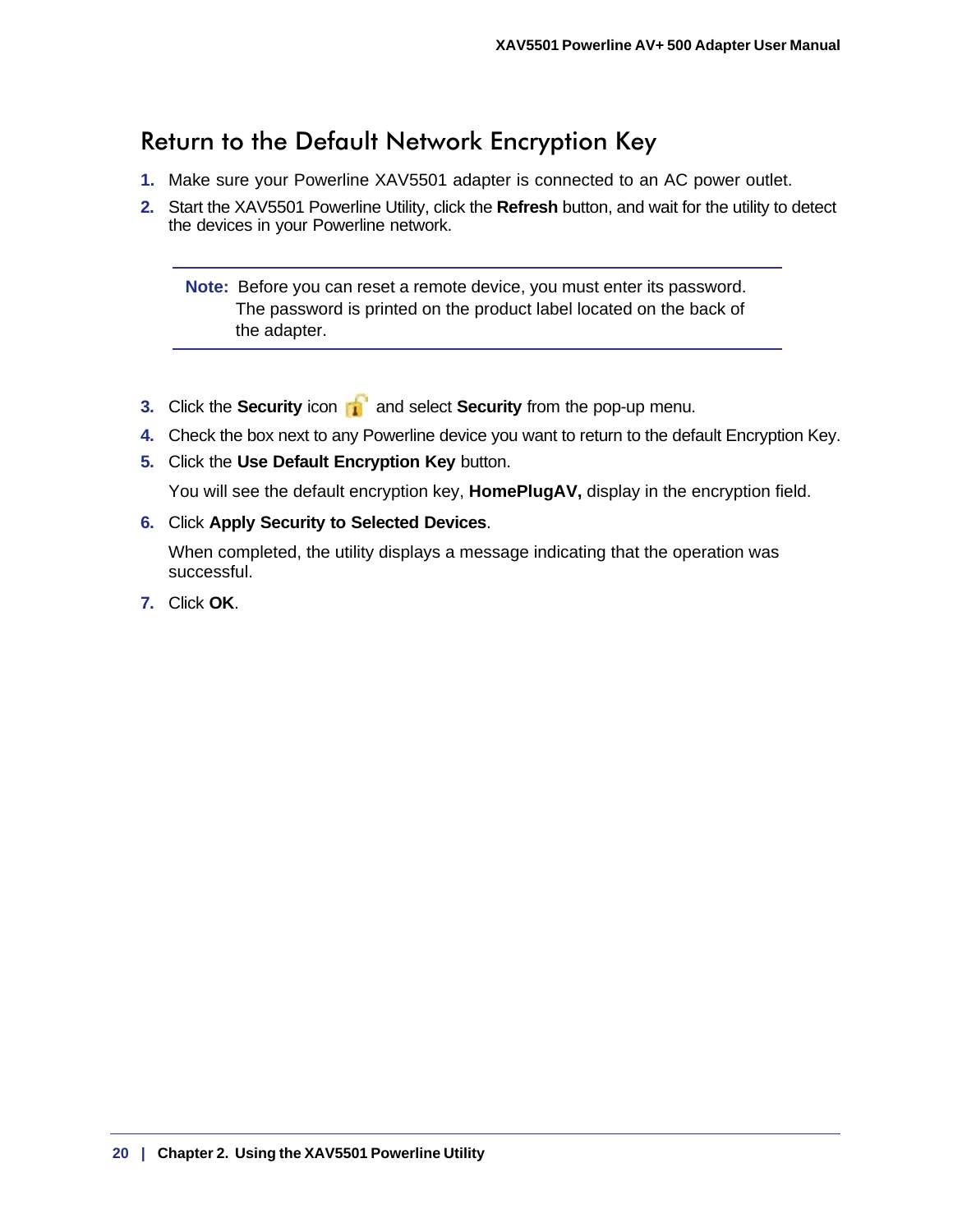# <span id="page-20-6"></span><span id="page-20-0"></span>**3** 3. Troubleshooting

This chapter provides information about troubleshooting your XAV5501 Powerline AV+ 500 Adapter.

# <span id="page-20-1"></span>Product Registration and Support

Thank you for selecting NETGEAR products.

<span id="page-20-5"></span>After installing your device, locate the serial number on the label of your product and use it to register your product at *http://www.netgear.com/register*. Registration is required before you can use our telephone support service. Registration via our website is strongly recommended.

<span id="page-20-4"></span><span id="page-20-3"></span>Product updates and Web support are always available at: *[http://support.netgear.com](http://www.netgear.com/support)*.

# <span id="page-20-2"></span>Basic Functioning

After you turn on power to the XAV5501, the following sequence of events should occur:

- **1.** When power is first applied, verify that the Power LED is on.
- **2.** After approximately 10 seconds, verify that:
	- **a.** The Power LED is solid green.
	- **b.** The Powerline LED is lit.
	- **c.** The Ethernet LED on the Powerline XAV5501 Adapter lights or blinks.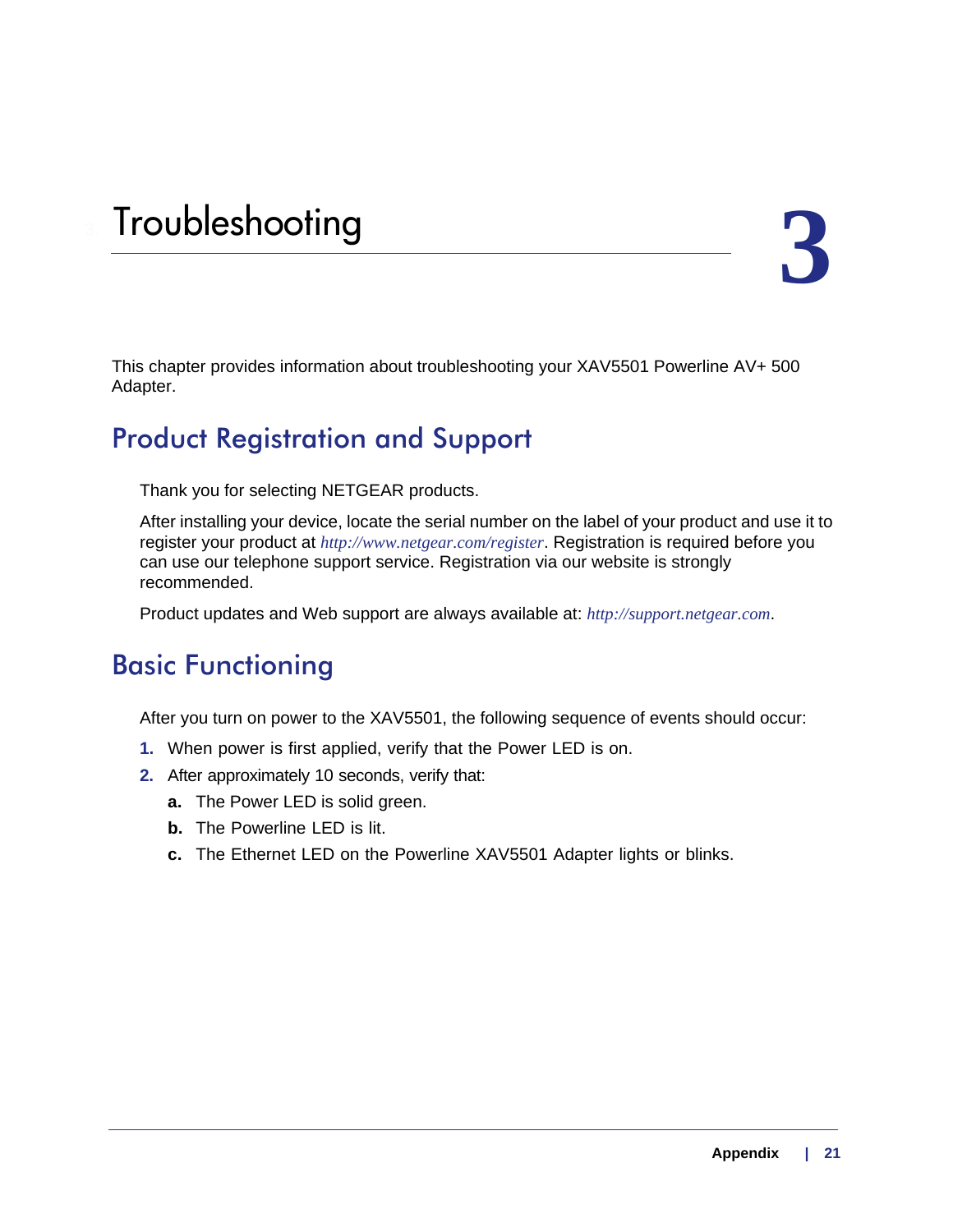# <span id="page-21-1"></span><span id="page-21-0"></span>LED Troubleshooting Tips

## **Table 1. LED and Feature Troubleshooting**

## **Table 2.**

| <b>Problem</b>                                     | <b>Recommendation</b>                                                                                                                                                                                                                                                                                                                                                                                                         |
|----------------------------------------------------|-------------------------------------------------------------------------------------------------------------------------------------------------------------------------------------------------------------------------------------------------------------------------------------------------------------------------------------------------------------------------------------------------------------------------------|
| Power LED is off.                                  | Make sure that power is supplied to the electrical outlet, and the Powerline<br>device is not plugged into an extension cord, power strip, or surge protector.                                                                                                                                                                                                                                                                |
| Power LED is amber.                                | The adapter enters power saving mode if the Ethernet port is not linked for<br>more than 10 minutes. It goes back to normal mode when the Ethernet port<br>is linked.                                                                                                                                                                                                                                                         |
| Powerline LED is off.                              | The Powerline devices cannot find each other. Make sure that the Powerline<br>devices are plugged into outlets with power, and that they use the same<br>network encryption key.<br>• Move the Powerline device to a location closer to the computer or                                                                                                                                                                       |
|                                                    | devices.<br>. If you have set up network security, make sure that all Powerline devices<br>are using the same encryption key.<br>. If the problem occurred after you changed the network encryption key,<br>reset each device to its factory default settings.                                                                                                                                                                |
| Ethernet LED is not<br>blinking.                   | There is no data traffic. Make sure that:<br>• Your router and modem are switched on.<br>• The Ethernet cable that came in the box is working and securely<br>connected to the Powerline adapter port and a router LAN port.<br>• The PC connected directly to the router can access the Internet.<br>• Press the Reset button on each device for 1 second to return the<br>Powerline adapter to its factory default settings |
| Problem using the Reset or<br>Security button.     | The Factory Reset and Security buttons are located on the side panel of the<br>Powerline AV Ethernet Adapter.<br>. Pressing the Reset button longer than 2 seconds does not reset the<br>device.<br>. Pressing the Security button longer than 2 seconds does not activate<br>security.                                                                                                                                       |
| All LEDs are off when<br>plugged into the AC line. | Use the Powerline utility to see if the LEDs are turned off via the software. If<br>so, then use the Powerline utility to turn them back on.                                                                                                                                                                                                                                                                                  |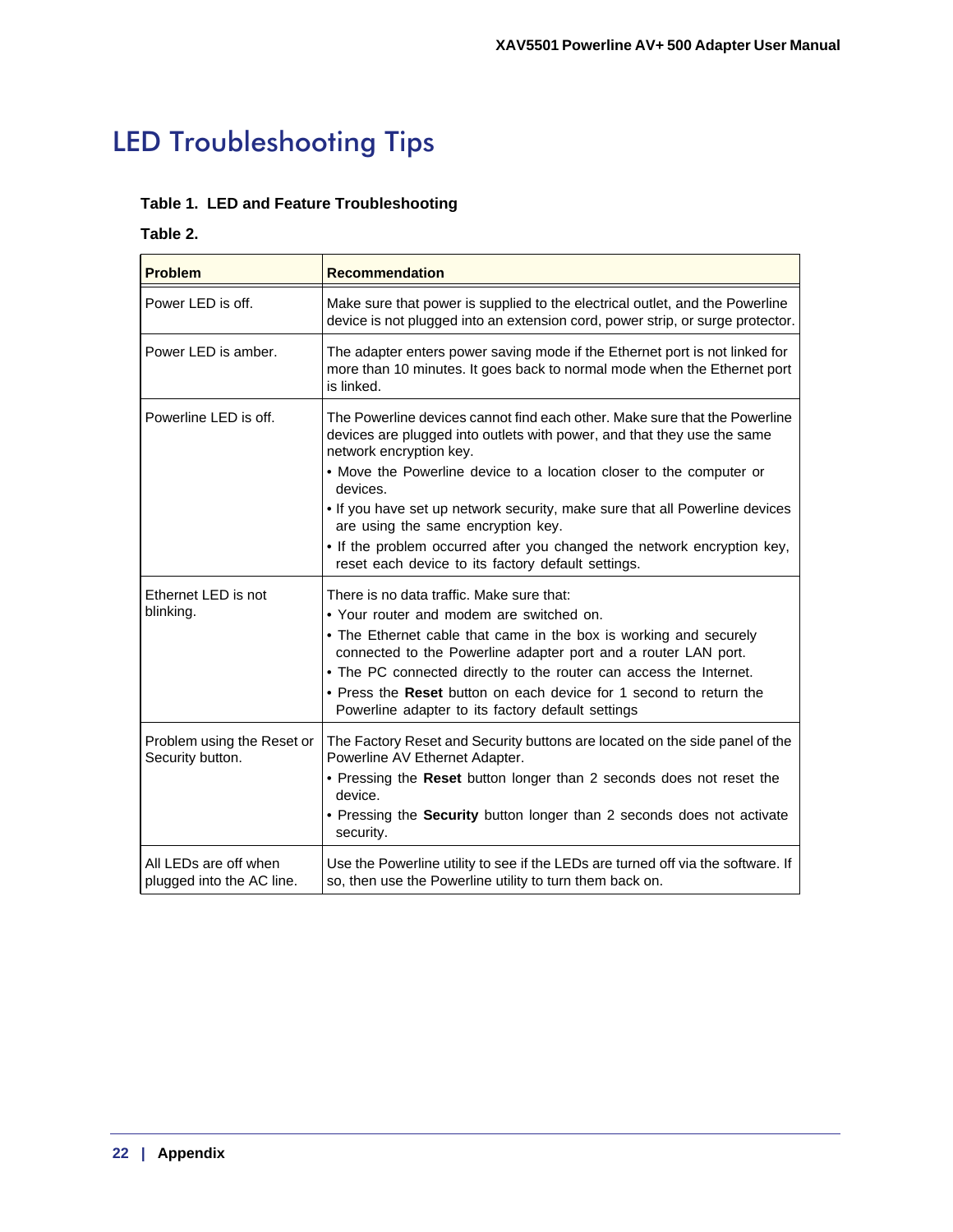# <span id="page-22-0"></span>Problems after Changing the Network Encryption Key

If your Powerline devices stop communicating after you have used the NETGEAR XAV5501 Powerline Utility, it is probably because the encryption key is not the same for every Powerline device on your Powerline network. To fix this problem:

- **1.** Make sure all Powerline devices are plugged in.
- **2.** Use the Powerline utility to set the encryption key for all remote Powerline devices (the ones that are not directly connected to the computer that you are using).
- **3.** Use the Powerline utility to set the encryption key for the local Powerline device (the one that is connected to the computer you are using).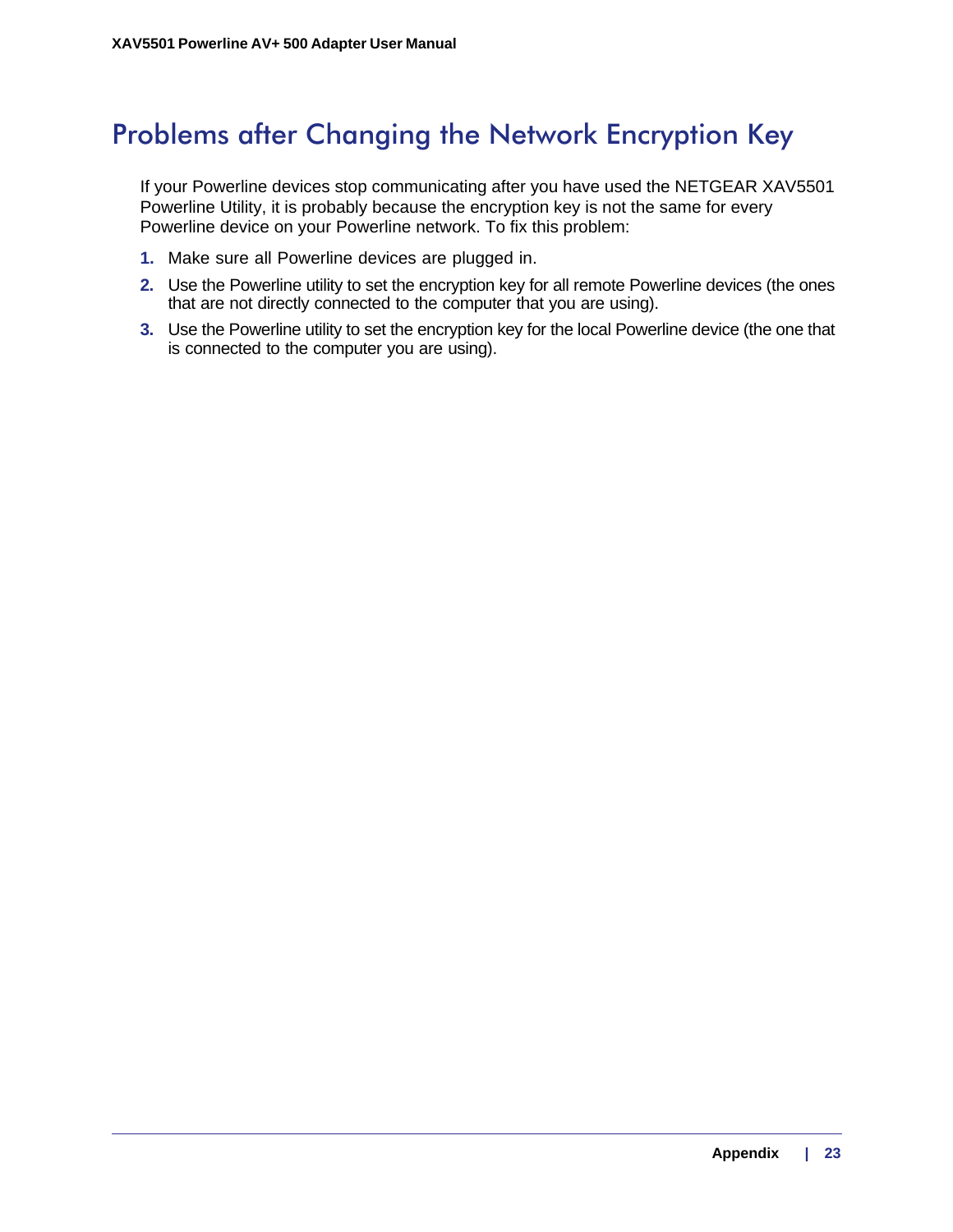# <span id="page-23-0"></span>**Supplemental Information**



<span id="page-23-2"></span>This appendix provides technical specifications and safety information for the XAV5501 Powerline AV+ 500 Adapter.

# <span id="page-23-1"></span>Technical Specifications

| <b>Network Protocol and Standards Compatibility</b> |                                                                           |  |  |  |  |
|-----------------------------------------------------|---------------------------------------------------------------------------|--|--|--|--|
| Data and routing protocols:                         | IEEE 802.3 (10BASE-T), IEEE 802.3u (100BASE-Tx),<br>IEEE 802ab 1000BASE-T |  |  |  |  |
| AC input                                            | 100-240V~, 0.2A (Max)                                                     |  |  |  |  |
| Power consumption:                                  | 5W                                                                        |  |  |  |  |
| Dimensions:                                         | Height: 98 mm<br>Width: 72 mm<br>Depth: 40 mm                             |  |  |  |  |
| Weight:                                             | 0.4 lbs (0.18 kg)                                                         |  |  |  |  |
| <b>Environmental Specifications</b>                 |                                                                           |  |  |  |  |
| Operating temperature:                              | $0^\circ$ to $40^\circ$ C<br>(32º to 104º F)                              |  |  |  |  |
| Operating humidity:                                 | 10-90% maximum relative humidity, noncondensing                           |  |  |  |  |
| Storage humidity                                    | 5-95% maximum relative humidity, noncondensing                            |  |  |  |  |
| <b>Security</b>                                     |                                                                           |  |  |  |  |
| Encryption type:                                    | 128-bit AES                                                               |  |  |  |  |
| <b>Bridge Performance</b>                           |                                                                           |  |  |  |  |
| MAC addresses:                                      | 64                                                                        |  |  |  |  |
| <b>Bandwidth</b>                                    | 500 Mbps                                                                  |  |  |  |  |
| <b>Powerline Performance</b>                        |                                                                           |  |  |  |  |
| Compatibility:                                      | HomePlug AV                                                               |  |  |  |  |
| Data Transfer Rate:                                 | Up to 240 Mbps                                                            |  |  |  |  |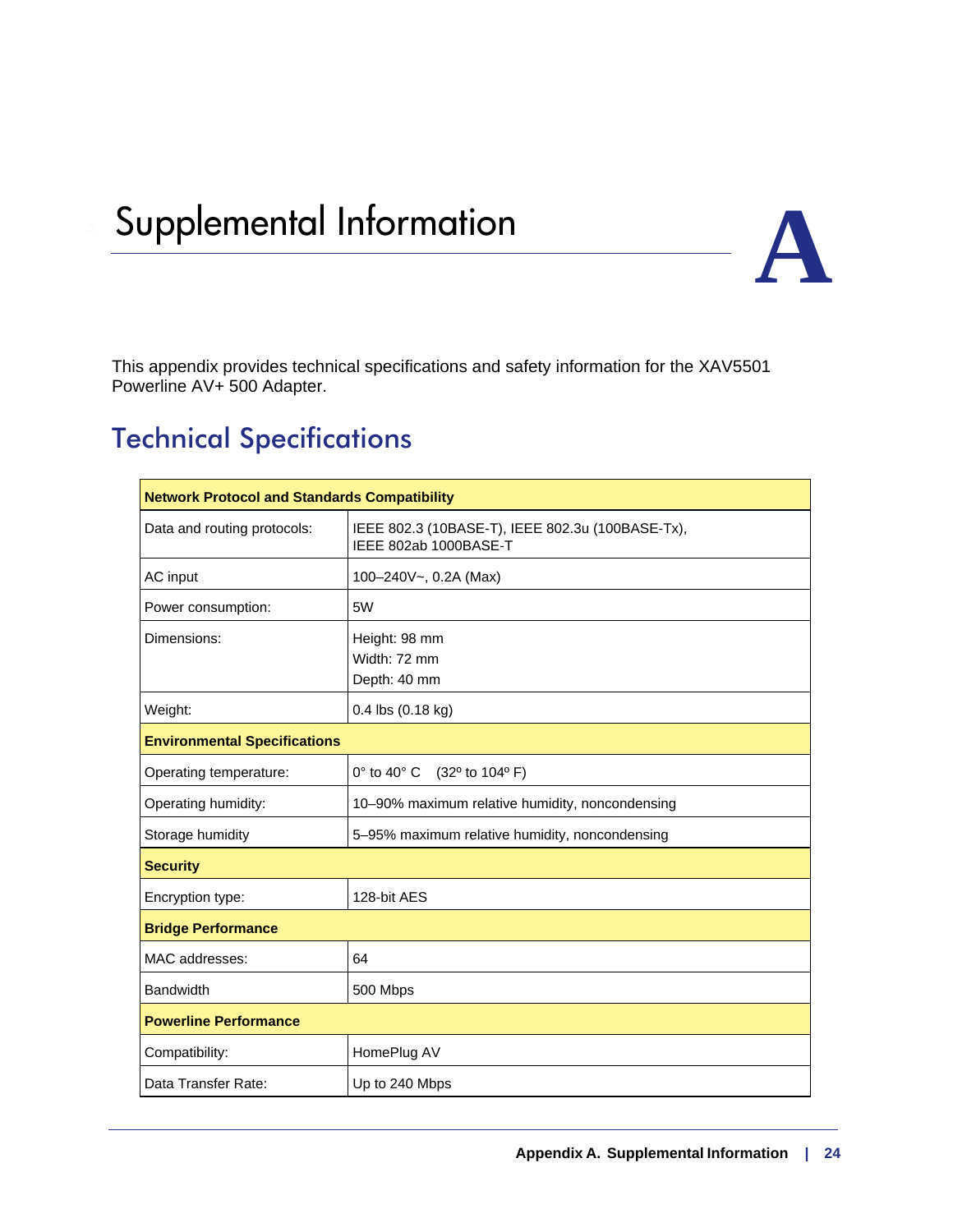| Frequency band:                  | $1.8 - 68.5$ MHz                                                                       |  |  |  |
|----------------------------------|----------------------------------------------------------------------------------------|--|--|--|
| Modulation type:                 | OFDM symbol modulation                                                                 |  |  |  |
| <b>Electromagnetic Emissions</b> |                                                                                        |  |  |  |
| Meets requirements of:           | FCC Part 15 Class B; CE-EMC Class B; 3-home FCC Certificate;<br>HomePlug AV, IEEE 1901 |  |  |  |
| <b>Safety Agency Approvals</b>   |                                                                                        |  |  |  |
| Meets requirements of:           | UL Listed (UL 1950) / cUL IEC950; CE LVD; TUV CB; GS                                   |  |  |  |

# <span id="page-24-1"></span><span id="page-24-0"></span>Safety Information

Follow these safety guidelines to ensure your own personal safety and to help protect your system from potential damage.

- AC input: 100–240V~, 0.2A (Max).
- Operating temperature: 0C~40 degrees C.
- Actual data throughput will vary. Network conditions and environmental factors, including volume of network traffic, building materials and construction, and network overhead, lower actual data throughput rate.
- Observe and follow service markings.
- Do not service any product except as explained in your system documentation.
- Opening or removing covers that are marked with the triangular symbol with a lightning bolt may expose you to electrical shock. Only a trained service technician should service components inside these compartments.
- If any of the following conditions occur, unplug the product from the electrical outlet and replace the part or contact your trained service provider:
	- The power cable, extension cable, or plug is damaged.
	- An object has fallen into the product.
	- The product has been exposed to water.
	- The product has been dropped or damaged.
	- The product does not operate correctly when you follow the operating instructions.
- Keep your system away from radiators and heat sources. Also, do not block cooling vents.
- Do not spill food or liquids on your system components, and never operate the product in a wet environment. If the system gets wet, contact your trained service provider.
- Do not push any objects into the openings of your system. Doing so can cause fire or electric shock by shorting out interior components.
- Use the product only with approved equipment.
- Allow the product to cool before removing covers or touching internal components.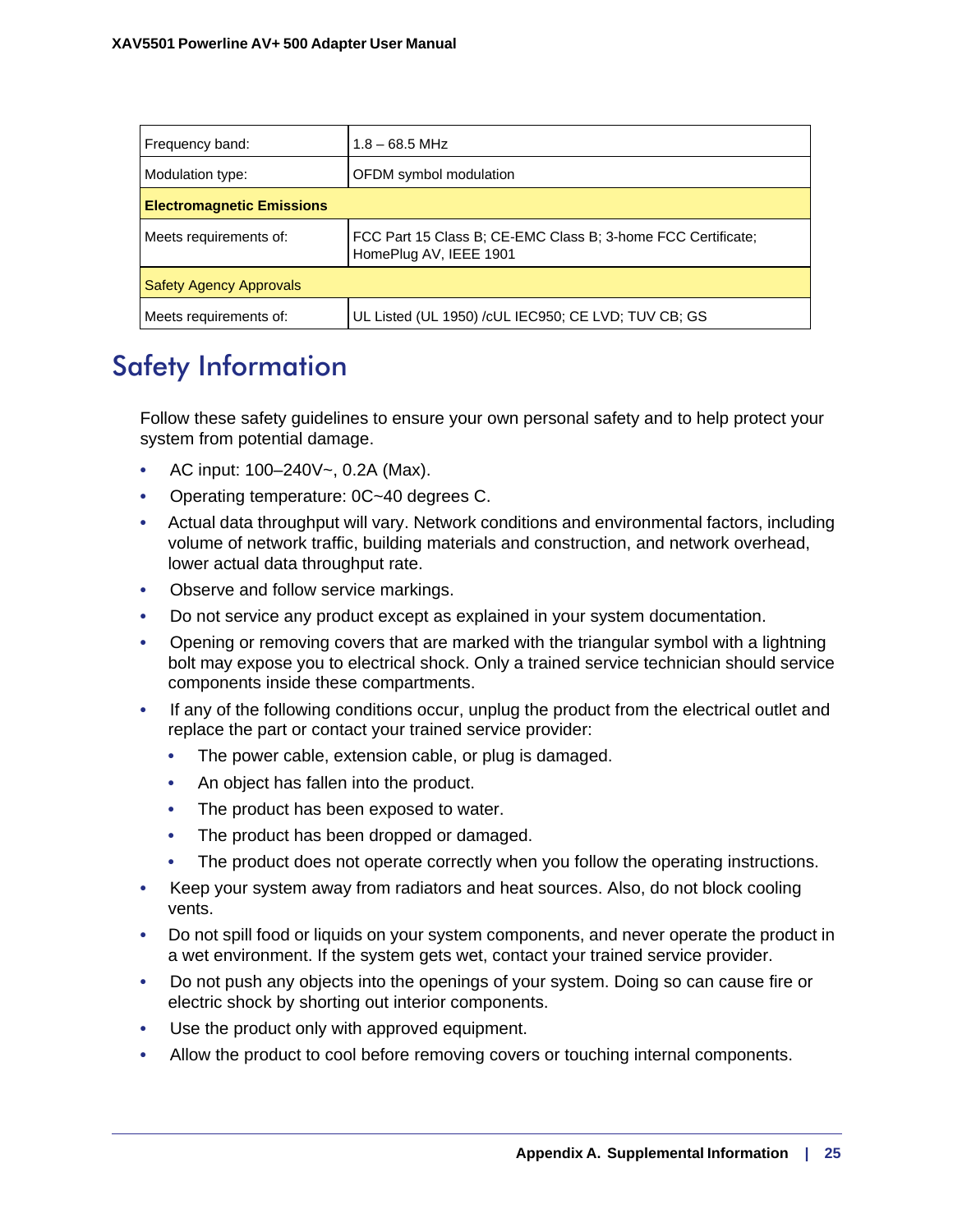- Operate the product only from the type of external power source indicated on the electrical ratings label. If you are not sure of the type of power source required, consult your service provider or local power company.
- To help avoid damaging your system, be sure that the voltage selection switch (if provided) on the power supply is set to match the power available at your location:
	- 110 volts (V), 60 hertz (Hz) in most of North and South America and some Far Eastern countries such as South Korea and Taiwan.
	- 100 V, 50 Hz in eastern Japan and 100 V, 60 Hz in western Japan.
	- 230 V, 50 Hz in most of Europe, the Middle East, and the Far East.
- Be sure that attached devices are electrically rated to operate with the power available in your location.
- To help prevent electric shock, plug the system and peripheral power cables into properly grounded electrical outlets.
- Use only approved power cables. If you have not been provided with a power cable for your system or for any AC powered option intended for your system, purchase a power cable that is approved for use in your country. The power cable must be rated for the product and for the voltage and current marked on the product's electrical ratings label. The voltage and current rating of the cable should be greater than the ratings marked on the product.
- The peripheral power cables are equipped with three-prong plugs to help ensure proper grounding. Do not use adapter plugs or remove the grounding prong from a cable.
- Observe extension cable and power strip ratings. Make sure that the total ampere rating of all products plugged into the extension cable or power strip does not exceed 80 percent of the ampere ratings limit for the extension cable or power strip.
- To help protect your system from sudden, transient increases and decreases in electrical power, use a surge suppressor, line conditioner, or uninterruptible power supply (UPS).
- Position system cables and power cables carefully; route cables so that they cannot be stepped on or tripped over. Be sure that nothing rests on any cables.
- Do not modify power cables or plugs. Consult a licensed electrician or your power company for site modifications.
- Always follow your local and national wiring rules.
- Move products with care; ensure that all casters and stabilizers are firmly connected to the system. Avoid sudden stops and uneven surfaces.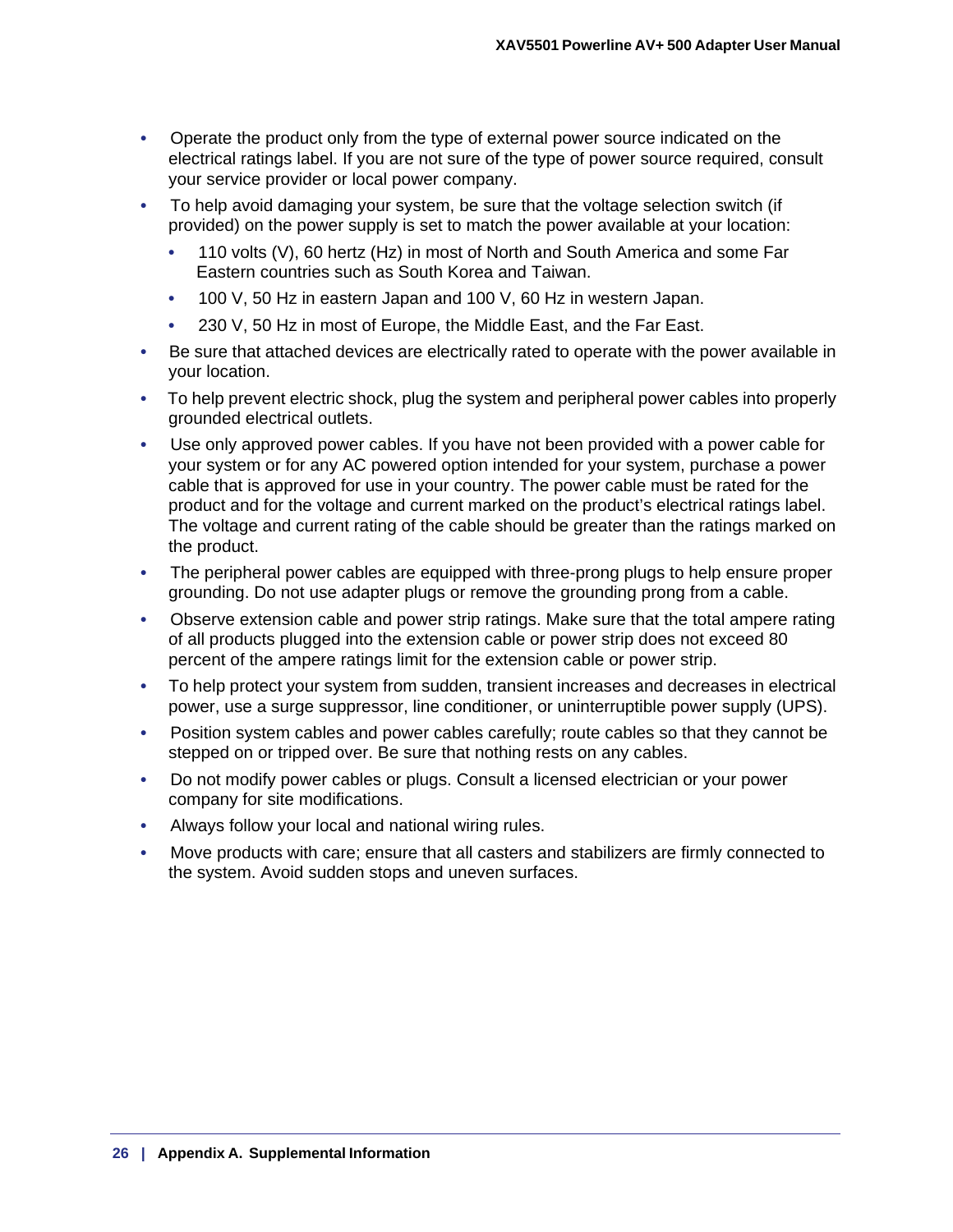# <span id="page-26-1"></span><span id="page-26-0"></span>**Notification of Compliance**

# NETGEAR Powerline Products

## **Safety Instructions and Precautions**



## **WARNING!**

**Use the following safety guidelines to ensure your own personal safety and to help protect your product from potential damage. To reduce the risk of bodily injury, electrical shock, fire, and damage to the equipment, observe the following precautions.** 

- The socket-outlet shall be installed near the equipment and shall be easily accessible
- Observe and follow service markings.
- If any of the following conditions occur, unplug the product from the electrical outlet and replace the part or contact your service provider/retailer:
	- **-** The power cable, extension cable, or plug is damaged.
	- **-** An object has fallen into the product.
	- **-** The product has been exposed to water.
	- **-** The product has been dropped or damaged.
	- **-** The product does not operate correctly when you follow the operating instructions.
- Keep your system away from radiators and heat sources. Also, do not block cooling vents.
- Do not spill food or liquids on your system components, and never operate the product in a wet environment
- Do not push any objects into the openings of your system. Doing so can cause fire or electric shock by shorting out interior components.
- Operate the product only from the type of external power source indicated on the electrical ratings label.
- Also, be sure that attached devices are electrically rated to operate with the power available in your location.
- Use only approved power cables. If you have not been provided with a power cable for your system or for any AC powered option intended for your system, purchase a power cable that is approved for use in your country. The power cable must be rated for the product and for the voltage and current marked on the product's electrical ratings label.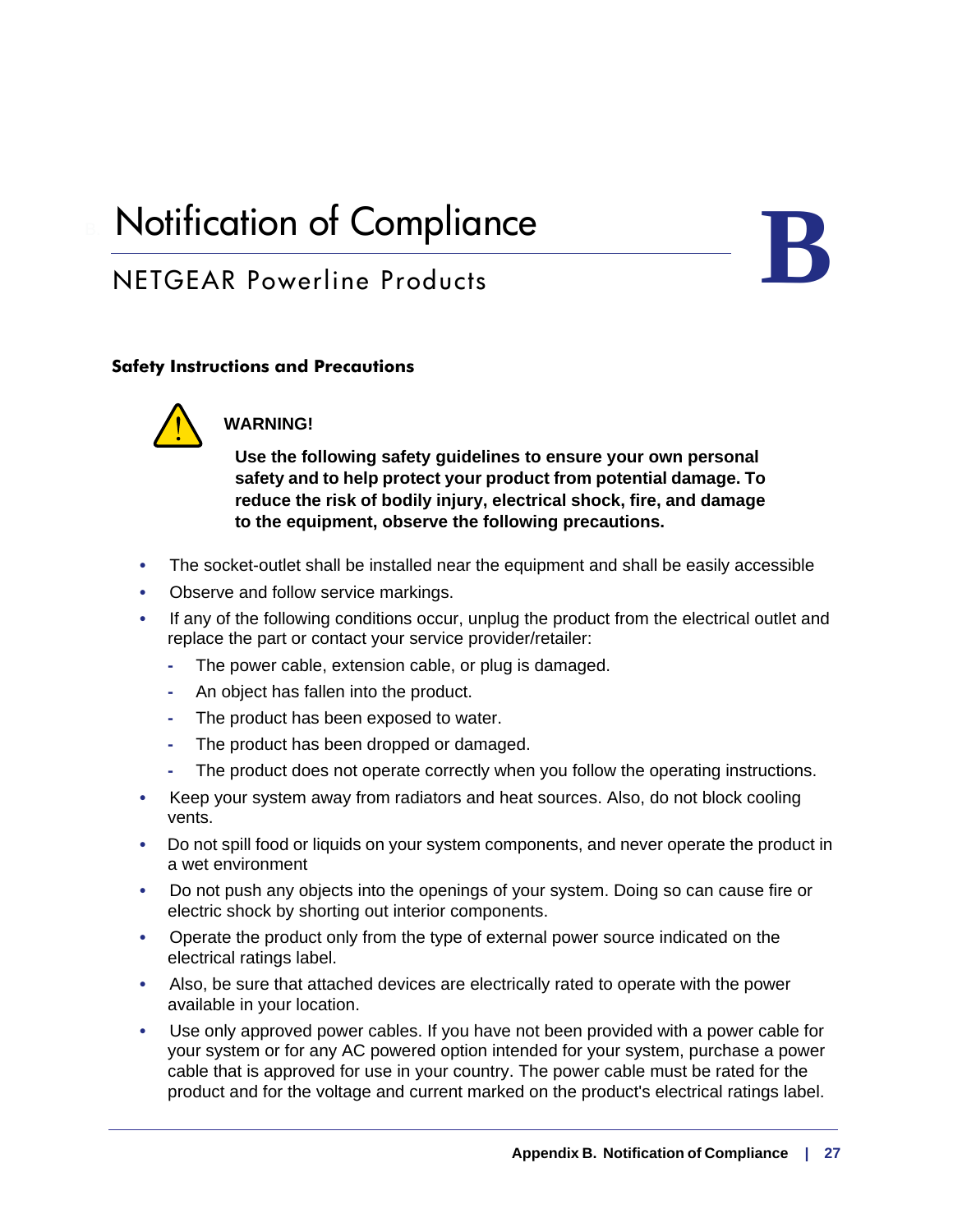The voltage and current rating of the cable should be greater than the ratings marked on the product.

- To help prevent electric shock, plug the system and peripheral power cables into properly grounded electrical outlets.
- Do not use adapter plugs. If you must use an extension cable, use a three-wire cable with properly grounded plugs.
- Observe extension cable and power strip ratings. Make sure that the total ampere rating f all products plugged into the extension cable or power strip does not exceed 80 percent of the ampere ratings limit for the extension cable or power strip.
- To help protect your system from sudden, transient increases and decreases in electrical power, use a surge suppressor, line conditioner, or uninterruptible power supply (UPS).
- Position system cables and power cables carefully; route cables so that they cannot be stepped on or tripped over. Be sure that nothing rests on any cables.
- Do not modify power cables or plugs.
- Always follow your local and national wiring rules.

#### **Regulatory Compliance Information**

This section includes user requirements for operating this product in accordance with National laws for usage of radio spectrum and operation of radio devices. Failure of the end-user to comply with the applicable requirements may result in unlawful operation and adverse action against the end-user by the applicable National regulatory authority.

This product's firmware limits operation to only the channels allowed in a particular Region or Country. Therefore, all options described in this user's guide may not be available in your version of the product.

#### **FCC Requirements for Operation in the United States**

#### **FCC Information to User**

This product does not contain any user serviceable components and is to be used with approved antennas only. Any product changes or modifications will invalidate all applicable regulatory certifications and approvals

This device complies with Part 15 of the FCC Rules. Operation is subject to the following two conditions: (1) This device may not cause harmful interference, and (2) this device must accept any interference received, including interference that may cause undesired operation.

#### **FCC Guidelines for Human Exposure**

This equipment complies with FCC radiation exposure limits set forth for an uncontrolled environment. This equipment should be installed and operated with minimum distance of 20 cm between the radiator and your body.

This transmitter must not be co-located or operating in conjunction with any other antenna or transmitter.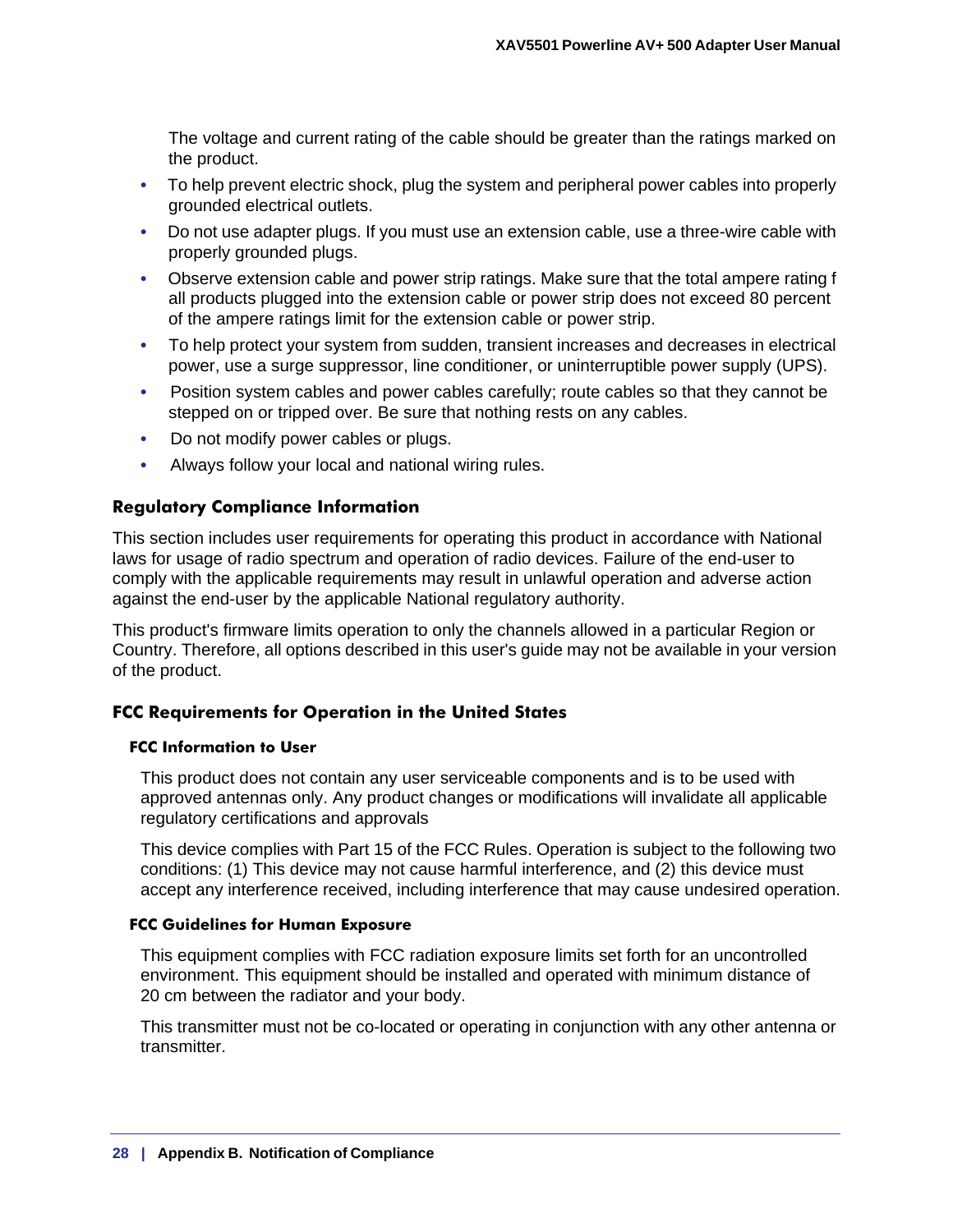### **FCC Declaration Of Conformity**

We, NETGEAR, Inc., 350 East Plumeria Drive, San Jose, CA 95134, declare under our sole responsibility that the Powerline AV+ 500 Adapter (XAV5501) complies with Part 15 of FCC Rules. Operation is subject to the following two conditions:

- This device may not cause harmful interference, and
- This device must accept any interference received, including interference that may cause undesired operation.

### **FCC Radio Frequency Interference Warnings & Instructions**

This equipment has been tested and found to comply with the limits for a Class B digital device, pursuant to Part 15 of the FCC Rules. These limits are designed to provide reasonable protection against harmful interference in a residential installation. This equipment uses and can radiate radio frequency energy and, if not installed and used in accordance with the instructions, may cause harmful interference to radio communications. However, there is no guarantee that interference will not occur in a particular installation. If this equipment does cause harmful interference to radio or television reception, which can be determined by turning the equipment off and on, the user is encouraged to try to correct the interference by one or more of the following methods:

- Reorient or relocate the receiving antenna.
- Increase the separation between the equipment and the receiver.
- Connect the equipment into an electrical outlet on a circuit different from that which the radio receiver is connected.
- Consult the dealer or an experienced radio/TV technician for help.

Modifications made to the product, unless expressly approved by NETGEAR, Inc., could void the user's right to operate the equipment.

#### **Canadian Department of Communications Radio Interference Regulations**

This digital apparatus, the XAV5501 Powerline AV+ 500 Adapter, does not exceed the Class B limits for radio-noise emissions from digital apparatus as set out in the Radio Interference Regulations of the Canadian Department of Communications.

#### **European Union**

The XAV5501 Powerline AV+ 500 Adapter complies with essential requirements of EU EMC Directive 2004/108/EC and Low Voltage Directive 2006/95/EC as supported by applying the following test methods and standards:

- EN55022: 2006 / A1: 2007
- EN55024: 1998 / A1: 2001 / A2: 2003
- EN60950-1: 2006 2nd Edition
- EN 61000-3-2:2006
- EN 61000-3-3:1995 w/A1: 2001+A2: 2005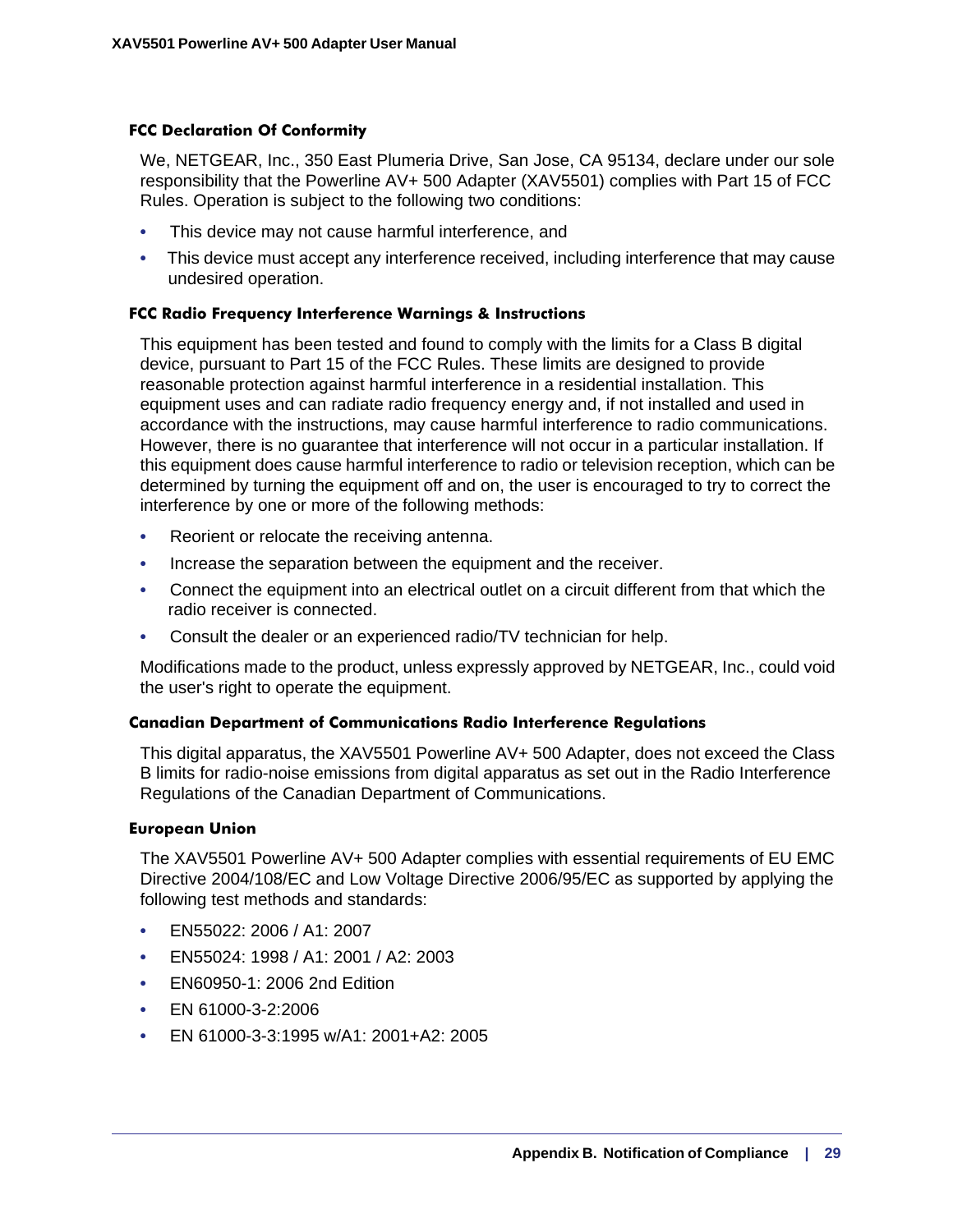## **GPL License Agreement**

GPL may be included in this product; to view the GPL license agreement go to *ftp://downloads.netgear.com/files/GPLnotice.pdf*.

For GNU General Public License (GPL) related information, please visit *http://kbserver.netgear.com/kb\_web\_files/open\_src.asp.*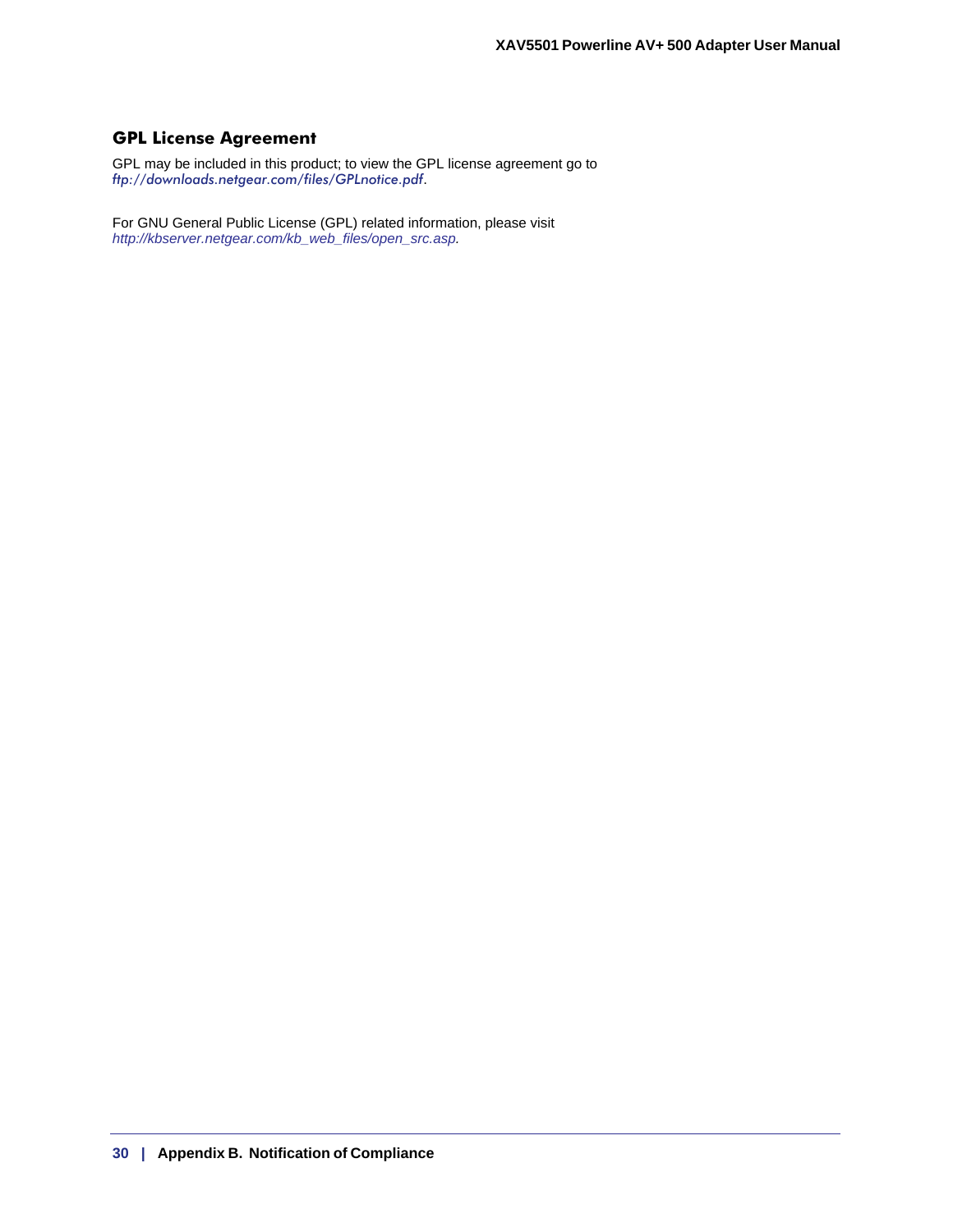# <span id="page-30-0"></span>Index

# **A**

AC Input **26** add a device, local **[20](#page-17-3)** add adapters **11**

## **B**

bandwidth **26** basic configuration **[5](#page-3-2)** basic functioning **[30](#page-20-3)** button descriptions **[7](#page-4-4)**

## **C**

change encryption key **32** compatibility **26** compliance **[34](#page-26-1)** customer support **[30](#page-20-4)**

# **D**

data transfer rate **26** default encryption key **[23](#page-19-1)** dimensions **26**

## **E**

electromagnetic emissions **26** encryption change default **13** encryption key changing **21** custom **22** default **[23](#page-19-1)** encryption type **26** ethernet network extension **[6](#page-3-3)** example, Powerline network **6**

## **F**

features **[7](#page-4-5)** frequency band **26** front panel **[7](#page-4-6)**

## **H**

humidity operating, storage **26**

## **I**

install Powerline adapter **[5](#page-3-4)** Powerline utility **[14](#page-11-3)**

## **L**

LED descriptions **[7](#page-4-4)** troubleshooting **[31](#page-21-1)**

## **M**

modulation type **26**

## **P**

Powerline AV Ethernet Adapter features **[7](#page-4-5)** install **[9](#page-6-2)** Powerline utility install **[14](#page-11-4)** using **[14](#page-11-5)** product registration **[30](#page-20-5)**

## **Q**

QoS (Quality of Service) **24**